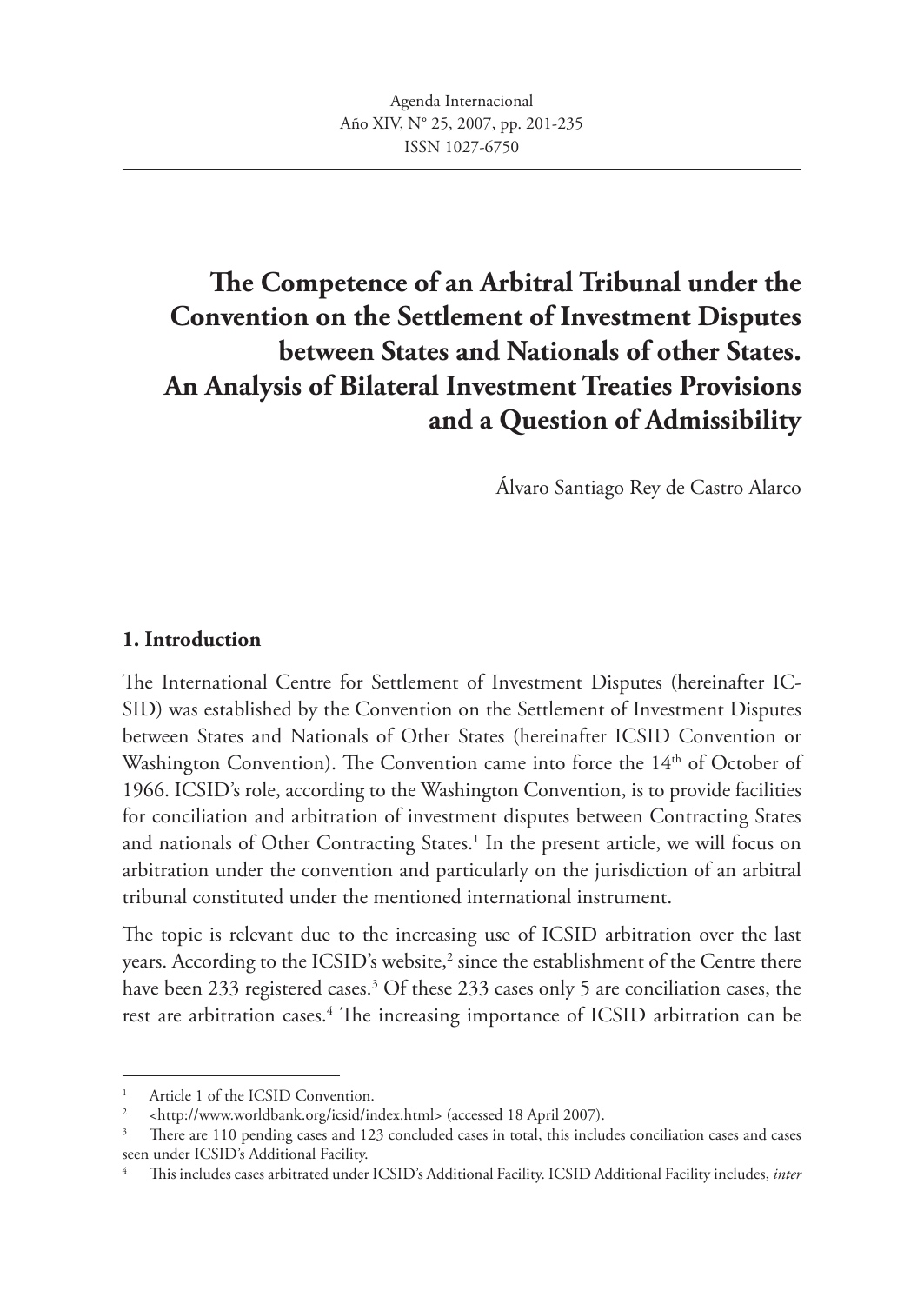understood easily with the use of statistics. There were 9 ICSID arbitration cases registered in the 1970's, and 15 in the 1980's. The number of arbitration cases registered since 1995 is of 196. Namely, more than 85% of ICSID's arbitration cases were registered after the first 5 years of the 1990's.

In most of the cases that had been brought to arbitral tribunal, under the provisions of the ICSID Convention and Rules, the respondent had argued that the dispute was not within the jurisdiction of ICSID either entirely or partially. «It is becoming increasingly common for the issue of jurisdiction to be raised as the first line of defence in a reference to arbitration».<sup>5</sup> Schreuer identifies jurisdictional objections as a «standard feature» in ICSID arbitration.<sup>6</sup> Jurisdictional objections can be then identified as a common place in ICSID arbitration and they are usually related to the consent or the lack of consent given by States to arbitrate certain disputes. In the first and second part of this article we will analyze the ICSID Convention provisions related to an arbitral tribunal capacity to determine the jurisdiction of the Centre and its own competition; and the jurisdiction of the Centre *per se*. These topics will be focused on articles 41, 25, and other provisions related to the topic in the ICSID Convention or Rules of Procedure for Arbitration Proceedings (hereinafter Arbitration Rules). The mentioned articles are directly related to the competence of an ICSID tribunal and give us a general understanding of the jurisdiction of the Centre.

The above mentioned articles and rules answer questions that will be approached in the first two parts of this work. The main questions that we would like to approach related to jurisdiction and competence in an ICSID arbitration are the following: (i) In what capacity does an arbitral tribunal constituted under the ICSID Convention determines the jurisdiction of the Centre and its own competence? (ii) What requirements does a tribunal have to analyse in order to determinate the jurisdiction of the Centre over a particular dispute? (iii) Are those elements restricted to those mentioned in article 25 of the ICSID Convention? (iv) Can the tribunal go further in order to determine the jurisdiction of the Centre or not? We need to answer these questions in order to pass to our third topic: State consent provided in Bilateral Investment Treaties (hereinafter BITs).

State consent, as we will see in the present article, has a fundamental role in jurisdictional issues. There are various forms that can be used by a State to express its consent

*alia*, conciliation and arbitration proceedings between parties at least one of which is a Contracting State or a national of a Contracting State of the ICSID Convention.

<sup>5</sup> Redfern, Alan and Martin Hunter. *Law and Practice of International Commercial Arbitration*. Fourth Edition Student Version. London: Thomson, Sweet & Maxwell, 2004, p. 534.

<sup>6</sup> Schreuer, Christoph. *The ICSID Convention: A Commentary*. Cambridge: Cambridge University Press, 2001, p. 531.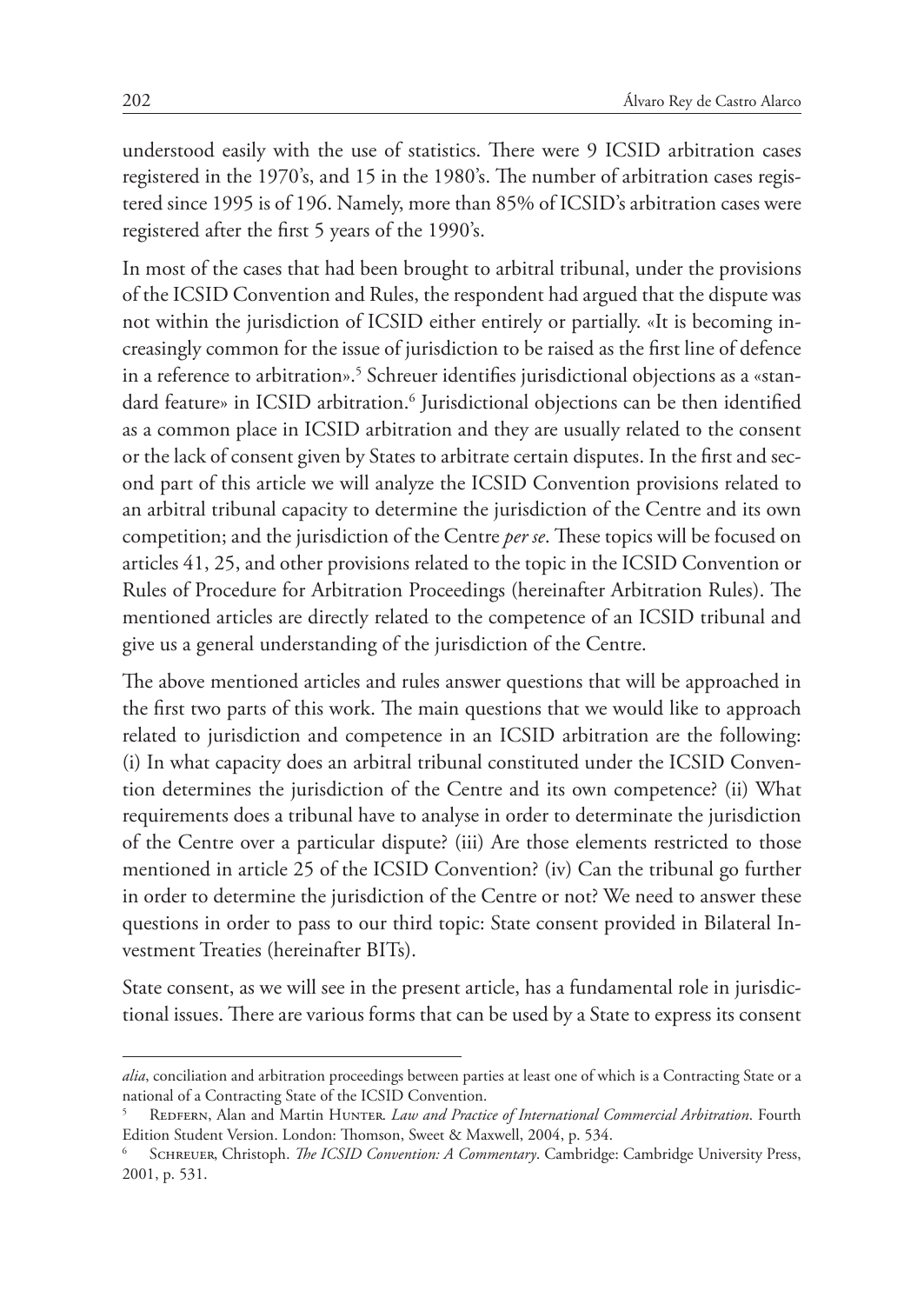to ICSID jurisdiction. The third part of this article will focus in State consent provided in BITs. Our concern is how these bilateral instruments frame State consent to arbitrate. The UNCTAD website provides us with the following definition for this class of international instrument:

Bilateral investment treaties (BITs) are agreements between two countries for the reciprocal encouragement, promotion and protection of investments in each other's territories by companies based in either country. Treaties typically cover the following areas: scope and definition of investment, admission and establishment, national treatment, most-favoured-nation treatment, fair and equitable treatment, compensation in the event of expropriation or damage to the investment, guarantees of free transfers of funds, and *dispute settlement mechanisms, both state-state and investor-state* (emphasis added).7

We have identified in BIT's provisions a very important and increasing source of State consent for ICSID arbitration. They have become one of the most important legal instruments affecting private investment.<sup>8</sup> The first modern BIT is the one between the Federal Republic of Germany and Pakistan, signed the 25<sup>th</sup> of November of 1959.<sup>9</sup> In September 1994 over 700 BITs were already concluded.<sup>10</sup> The worldwide increasing development of BITs has made it difficult to keep track of their number; however the UNCTAD website has an online BIT collection updated to the  $26<sup>th</sup>$  of February of 2007.<sup>11</sup>

The thesis of the present study in this part is that the terms in which consent is provided by States through BITs frame the jurisdiction of the Centre in each particular case. To prove the above-mentioned thesis, we would analyse typical BIT provisions that are normally used by States in order to base their jurisdictional objections. The provisions that we are going to analyse are: (i) «Fork in the Road» Provisions; (ii) Amicable Settlement provisions; (iii) Provisions that provide a definition for the term «investment»; and (iv) *Ratione temporis* Provisions. We believe that these typical provisions can give us a good example of how State consent can be expressed and constrained in BITs. This part will deal with the importance of the terms by which State consent is given.

Finally, we will like to deal with a current issue in ICSID arbitration. This part of the article will be related to questions of admissibility. A question that has been raised

<sup>7</sup> <http://www.unctadxi.org/templates/Page\_\_\_\_1006.aspx> (accessed 16 August 2005).

<sup>8</sup> Dolzer, Rudolf and Margrete Stevens. *Bilateral Investment Treaties*. The Hague: Kluwer Law International, 1995, p. 1.

<sup>9</sup> *Ibid*.

 $10$  *Ibid.* 

<sup>11</sup> <http://www.unctadxi.org/templates/DocSearch\_\_\_\_779.aspx> (accessed 18 April 2007).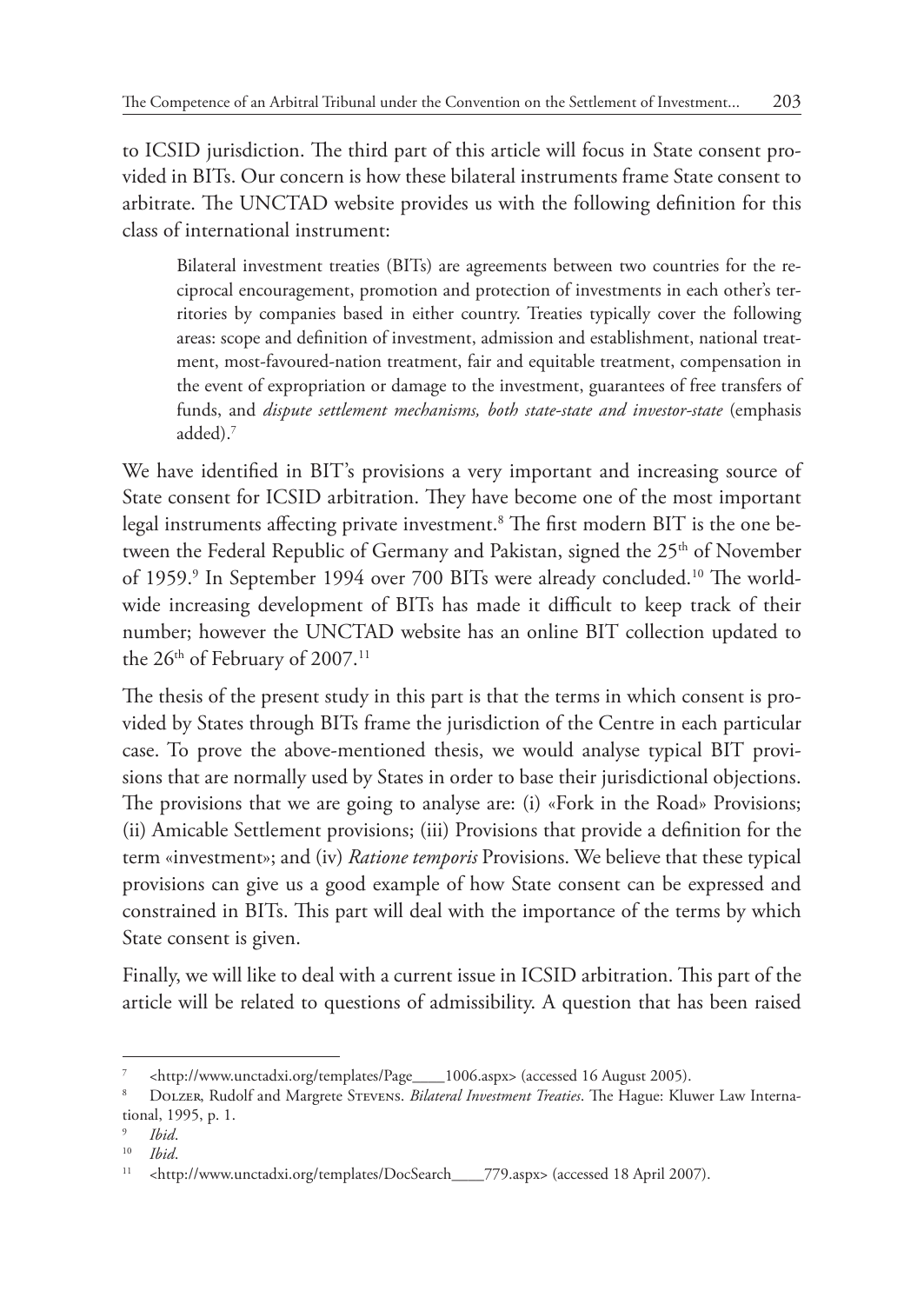on ICSID arbitration and in which there seems not to be a consensus. The distinction between jurisdiction and admissibility had been proved to be a very tricky one, particularly in ICSID arbitration. We would analyse the distinction and its particular consequences to ICSID arbitration.

# **2. Jurisdiction and Competence of an Arbitral Tribunal under the ICSID Convention**

Jurisdiction can be understood as the power of a particular forum to hear a case. The *Oxford Dictionary of Law* defines jurisdiction as «[t]he power of a court to hear and decide a case or make certain order».12 While *Black's Law Dictionary* gives, *inter alia*, the following meaning to the concept: «[a] court's power to decide a case or issue a decree».<sup>13</sup> At this point we will like to address the question related to the capacity of an arbitral tribunal constituted under the ICSID Convention to determine the jurisdiction of the Centre and its own competence.

The power of an arbitral tribunal, constituted under the ICSID Convention, to determine its own jurisdiction over a case comes from treaty law. According to Schreuer the «[…] power of a judicial body to determine its own competence is an accepted principle of international adjudication and *is a common feature in instruments governing international judicial procedure»* (emphasis added).<sup>14</sup> In that sense, article 41 of the Washington Convention gives the arbitral tribunal the power to determine its own competence:

(1) The Tribunal shall be the judge of its own competence.

Any objection by a party to the dispute that the dispute is not within the jurisdiction of the Centre, or for other reasons is not within the competence of the Tribunal shall be considered by the Tribunal which shall determinate whether to deal with it as a preliminary question or to join it to the merits of the dispute.

Article 41 is the first article of Section 3 of the Arbitration Chapter of the Convention (Chapter IV). Section 3 deals with the powers and functions of an ICSID arbitral tribunal. As we can notice, paragraph (1) of article 41 deals with the general principle of the tribunal's power to determine its own competence while paragraph (2) deals with procedural matters related to such a power. This article is further developed by Rule 41 of the Arbitration Rules.

<sup>12</sup> *Oxford Dictionary of Law*. Fifth Edition. Oxford: Oxford University Press, 2002.

<sup>13</sup> *Black's Law Dictionary*. Second Edition. St. Paul: West Publishing Company, 2001.

<sup>14</sup> Schreuer, Christoph. *The ICSID Convention: A Commentary*. Cambridge: Cambridge University Press, 2001, p 521.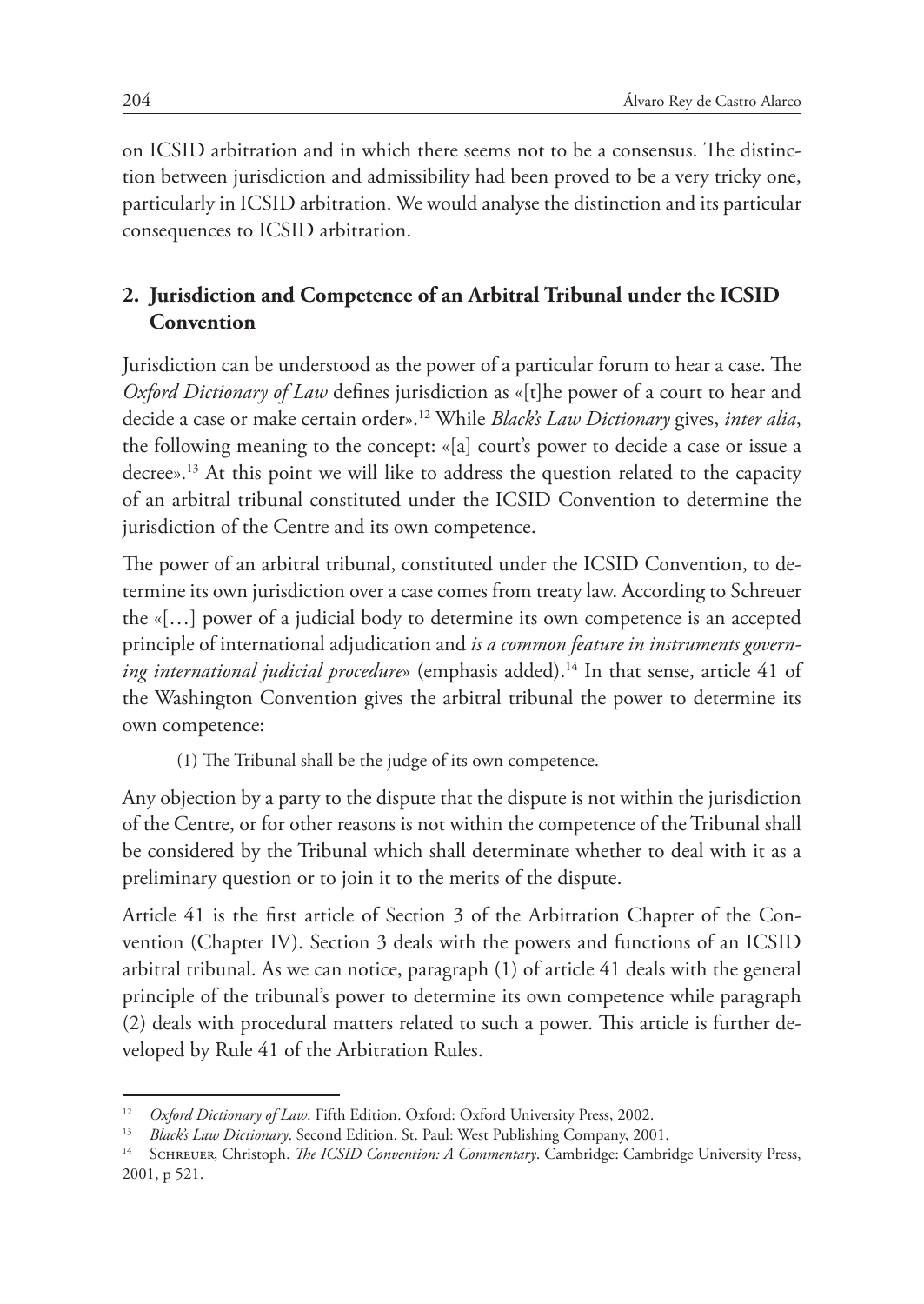### **2.1. Competence doctrine**

According to Redfern and Hunter «[…] the usual practice under modern international and institutional rules of arbitration is to spell out in express terms the power of an arbitral tribunal to decide upon its own jurisdiction or, as it is often put, its competence to decide upon its own competence».15 This is sometimes addressed using the shorthand «competence/competence».16 We can see this clearly in article 41 of the ICSID Convention and in the Arbitration Rules.

# **2.2. Purpose of Article 41**

Professor Schreuer argues that the primary purpose of article 41 «[…] is to prevent a frustration of the arbitration proceedings through a unilateral denial of the tribunal's competence by one of the parties».17 This article excludes the possibility for example of one State resorting to its domestic courts or to an *Ad Hoc* tribunal in order to deny an ICSID tribunal's jurisdiction. Mainly because the article «[…] includes the tribunal power to interpret a party's consent in the face of that party's attempt to interpret it restrictively».<sup>18</sup>

Another important point brought by Schreuer is that article 41 «[…] implies that a tribunal constituted pursuant to the Convention's procedure is validly constituted even if the validity of the consent to arbitration is disputed and may turn out to be defective».19 Namely, the fact that an ICSID tribunal determines its lack of competence because the arbitration agreement was not valid doesn't alter the validity of the constitution and actions taken by such tribunal. The same applies if the decision is annulled under article 52 of the ICSID Convention. We have to agree with Schreuer in the fact that article 41 gives the tribunal an «independent legal basis».<sup>20</sup>

The importance of the power given to the tribunal to determine the jurisdiction of the Centre and its own competence is then threefold: (i) Parties cannot claim unilaterally that the ICSID tribunal lacks competition in order to hear a particular dispute; (ii) The fact that the tribunal determines that it has no competition over a particular dispute does not invalidate its constitution neither their decisions; and, (iii) The fact that its decision can be annulled, under article 52 of the Convention, doesn't invalidate the constitution of the tribunal.

<sup>15</sup> Redfern, Alan and Martin Hunter, *op. cit*., p. 300.

<sup>16</sup> *Ibid*.

<sup>17</sup> Schreuer, Christoph, *op. cit*., p. 522.

<sup>18</sup> *Ibid*.

<sup>19</sup> *Ibid*.

<sup>20</sup> *Ibid*.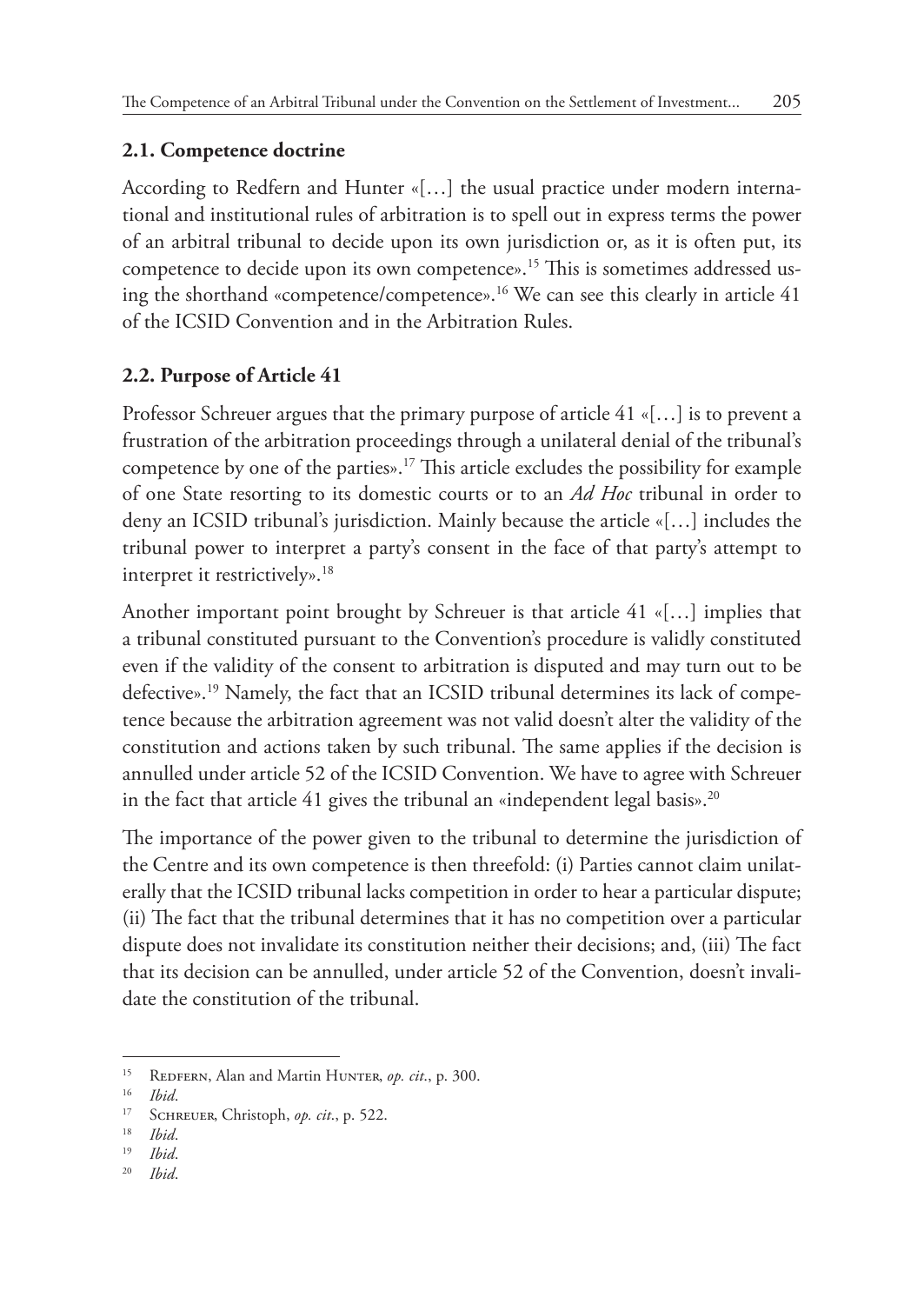An ICSID tribunal decision on jurisdiction should be binding on the parties and the only remedies available are the ones specified in the Washington Convention,<sup>21</sup> namely, supplementation, rectification, interpretation, revision and annulment. Redfern and Hunter refer to the ICSID regime as an exceptional one «[…] where no application to local courts to review a jurisdictional decision is possible and where the internal annulment process only applies in respect to internal awards  $[...]_2^{p,22}$ This is perhaps one of the most important features of ICSID arbitration.

# **3. Conditions of a Dispute in order to be in the ICSID Convention Jurisdiction**

Chapter II of the Washington Convention deals with the jurisdiction of the Centre. As we have explained in the preceding point an ICSID arbitration tribunal has the power to deal with any objection related to the jurisdiction of the Centre. For these means article 25 of the ICSID Convention is crucial. Article 25 refers to the conditions a dispute needs in order to be available for ICSID arbitration. These conditions are the following: (i) The parties must have consent expressed in writing to submit the dispute to the Centre; (ii) The dispute must be between a contracting State (or one of its subdivisions or agencies designated to the Centre by that State) and a national of another contracting State; (iii) It must be a legal dispute; and, (iv) It must arise directly out of an investment.

These conditions involve the analysis that arbitral tribunals, acting in the scope of the ICSID Convention, have to perform in order to determine their own jurisdiction. Nevertheless, an analysis on a case-by-case basis can lead to other elements or arguments for a tribunal to find a particular dispute within or without the jurisdiction of the Centre.23 These elements often derive from the conditions established in article 25 (1), and are particularly linked to the first condition, namely the consent expressed in writing between the parties or to the characterization of an investment.

We have to consider at this point that article 25 encompasses the jurisdiction of IC-SID in arbitration and conciliation proceedings, although this work is focus only in arbitration. In this point we shall consider the jurisdictional conditions established in article 25, namely the jurisdictional requirements of a case in order to be hear by an ICSID tribunal. We will deal with other considerations that may arise in particular cases, such as some BIT provisions and admissibility later in this article.

<sup>&</sup>lt;sup>21</sup> Article 53 of the ICSID Convention.

<sup>&</sup>lt;sup>22</sup> REDFERN, Alan and Martin HUNTER, *op. cit.*, p. 305.

<sup>&</sup>lt;sup>23</sup> As we will see in point 3 of the present article, this includes BIT provisions.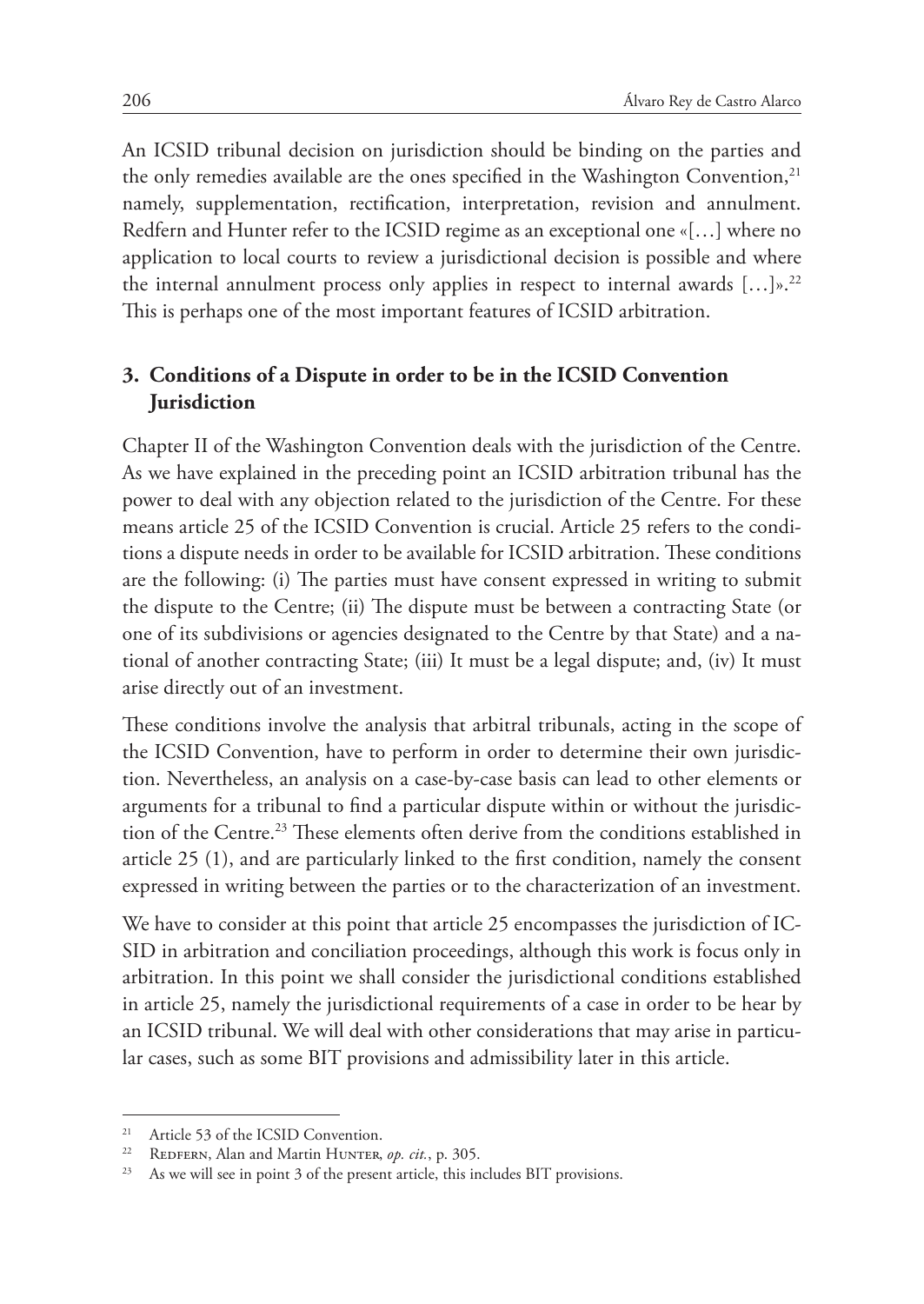### **3.1. The parties must have consent expressed in writing to submit the dispute to the Centre**

«The fact that the host State and the investor's State of nationality have ratified the Convention will not suffice».<sup>24</sup> In order for a dispute to be within the jurisdiction of the Centre, written<sup>25</sup> consent given by both parties, namely the host State and the investor, is required. As Redfern and Hunter have pointed this is an usual feature of arbitration: «The arbitration can only proceed validly on the basis that the State concerned has agreed to arbitrate; and such an agreement is generally held to be a waiver of immunity».<sup>26</sup>

Article 25 was drafted in a sense that consent in writing was required in order to assure the parties to the Washington Convention that ratifying that instrument wasn't by its own a consent to arbitrate. By these means they could overcome the concern expressed by «[…] some developing countries' representatives who feared that the Convention's mere existence might lead to pressure on host States to give consent  $[\dots]_{\infty}$ <sup>27</sup>

It is generally accepted that consent to ICSID jurisdiction may be given in any of the following ways: (i) By a direct agreement between the host State and the investor (e.g. provision in a legal stabilization agreement); (ii) By a provision in the host State's investment legislation which is accepted by a foreign investor; (iii) By an offer made by the State in a treaty which is thereafter accepted by an investor of the other contracting State (including multilateral treaties and BITs).28 In the first case the consent of the parties is direct and clear. The second and third described cases consent is understood to be given as a «[…] result of a unilateral offer by the host State, expressed in its legislation or in a treaty, which is subsequently accepted by the investor  $[...]^{p,29}$ Paulsson refers to this phenomena as arbitration without privity,<sup>30</sup> namely « $[t]$ he possibility of direct action —international arbitration without privity— allows the true complainant to face the true defendant».<sup>31</sup> Alejandro Escobar describes the phenomena of arbitration without privity as «[…] consent to arbitration formulated not in relation to a specific party but rather to a category of investors defined in general and

<sup>24</sup> Schreuer, Christoph, *op. cit*., p. 191.

<sup>&</sup>lt;sup>25</sup> As we have noticed, the only formal requirement expressed in the Convention for the consent of the parties is that it has to be in writing.

<sup>&</sup>lt;sup>26</sup> REDFERN, Alan and Martin HUNTER, *op. cit.*, p. 550.<br><sup>27</sup> Schreuer Christoph *ep. cit.*, p. 192

Schreuer, Christoph, op. cit., p. 192.

<sup>&</sup>lt;sup>28</sup> Société Générale de Surveillance S.A. v. Republic of the Philippines, ICSID Case No. ARB/02/6, Decision on Jurisdiction, 29 January 2004, at <http://www.worldbank.org/icsid/cases/SGSvPhil-final.pdf>, para. 45.

SCHREUER, Christoph, *op. cit.*, p. 192.

<sup>30</sup> Paulsson, Jan. «*Arbitration without Privity»*, in 10 ICSID Review – Foreign Investment Law Journal, 2005, p. 232.

<sup>31</sup> *Ibid.*, p. 256.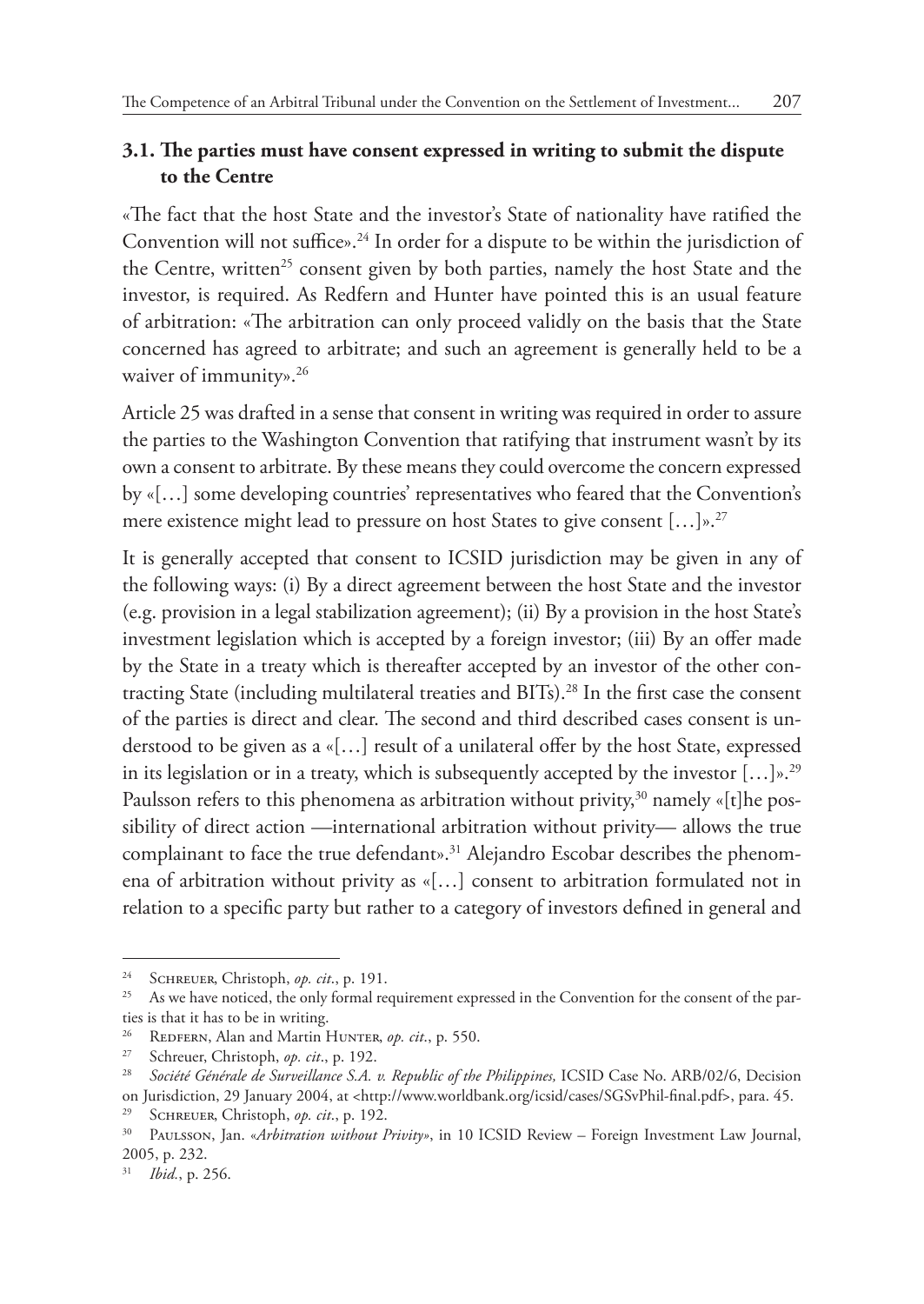sometimes open-ended terms».32 This distinction is paramount if we consider that the parties of a BIT (States) are not the parties of an investment dispute (State/Investor). We will continue dealing with State consent expressed in BITs in the third part of this article. At this point it is our intention to point out that State consent to arbitrate under the Washington Convention can be given in treaties and in municipal law.

It is important to notice at this point that parties can choose the scope of their consent to arbitrate, whether the consent is given in a direct way or by means of legislation or treaties. It is a very important task for an arbitral tribunal constituted under the Washington Convention to determine in which sense consent has been given, since not all disputes between parties that have consented for ICSID arbitration fall within that consent. In that sense Schreuer notices that «[t]he Convention leaves the parties a large measure of freedom in expressing their consent».33 Again, this point will be treated more deeply when we refer to the States' consent provided in BITs in the present article.

In addition to that, article 25 (4) of the ICSID Convention gives the possibility to the parties to notify the Centre «[…] of the class or classes of disputes which it would or would not consider submitting to the jurisdiction of the Centre».<sup>34</sup> The time frame provided for this notification is very broad. It can be done «[…] at the time of ratification, acceptance or approval […]» of the Convention «[…] or at any time thereafter  $[...]_{\mathcal{P}}$ .<sup>35</sup>

### **3.2. The dispute must be between a Contracting State (or one of its subdivisions or agencies) and a national of another Contracting State**

#### *3.2.1. Contracting State*

The term Contracting State is determined by article 68 of the Washington Convention. That article establishes that a State becomes a party of the Convention 30 days after depositing its instrument of ratification, acceptance or approval. According to the ICSID website there are 143 Contracting States and 155 States that have signed the Convention; this information is updated until the  $15<sup>th</sup>$  of December 2006, day in which Canada signed the Convention.<sup>36</sup> The only means to lose the capacity of a Contracting State is through denunciation. Article 71 provides that: «Any Contracting State may

<sup>32</sup> Escobar, Alejandro. (2005) *The Use of ICSID precedents by ICSID and ICSID tribunals*, (British Institute of International and Comparative Law) at <http://www.biicl.org/admin/files/Alejandro%20Escobar.pdf>, p. 1.

<sup>&</sup>lt;sup>33</sup> SCHREUER, Christoph, *op. cit.*, p. 194.<br><sup>34</sup> Article 25 (4) of the ICSID Convention

Article 25 (4) of the ICSID Convention.

 $35$  *Ibid.* 

<sup>36</sup> <http://www.worldbank.org/icsid/constate/c-states-en.htm> (accessed 18 April 2007).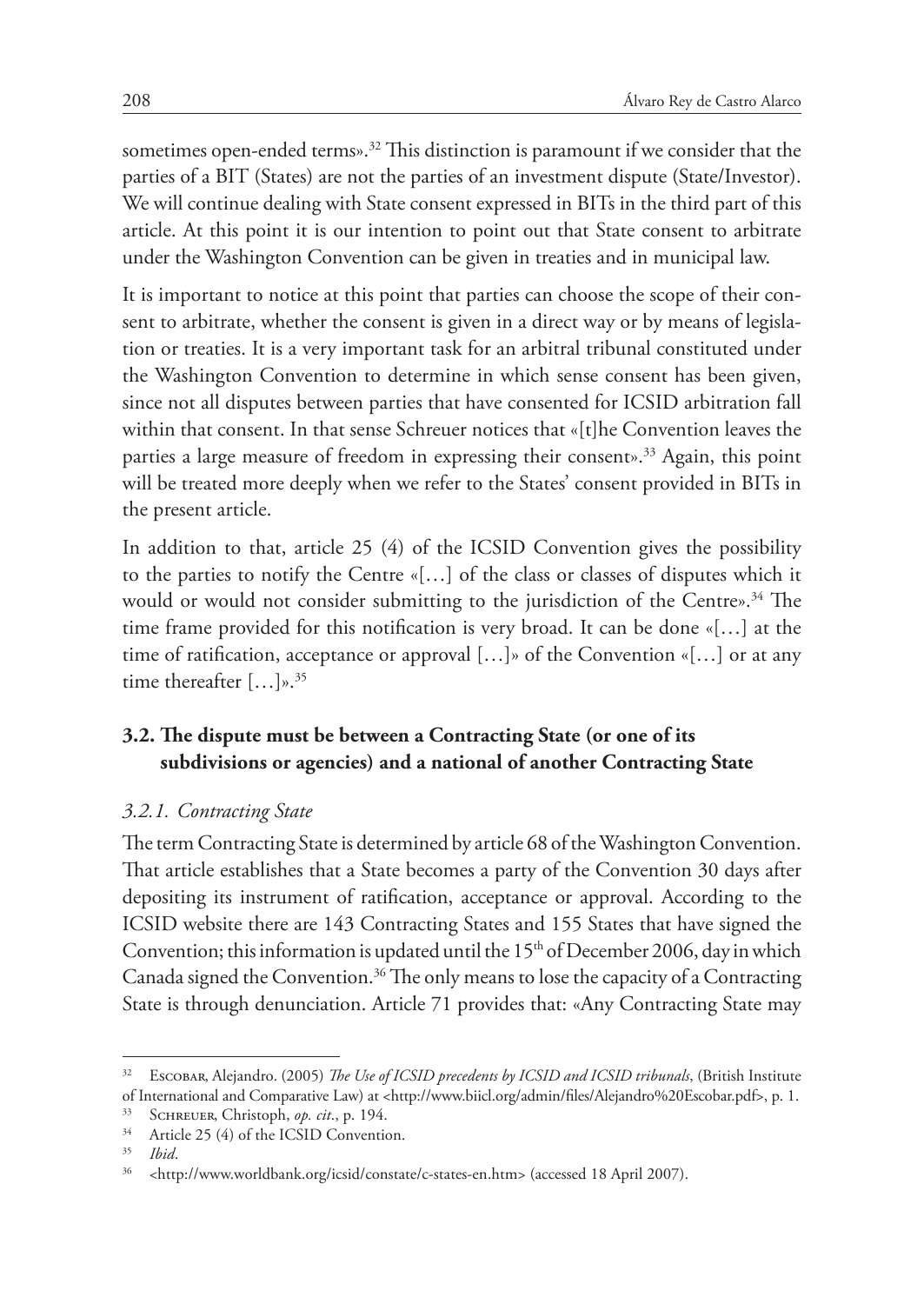denounce this Convention by written notice to the depositary of this Convention […] denunciation shall take effect six months after receipt of such notice».37 However the denunciation of the Washington Convention is subject to limitations, in first place as article 71 provides it only becomes effective after six months and in the second place, as stipulated in article 72, it doesn't affect the consent given to the jurisdiction of the Centre before the denunciation.38

### *3.2.2. Constituent subdivisions or agencies designated to the Centre by a Contracting State*

The ICSID Convention gives Contracting States the possibility to designate constituent subdivisions or agencies. By constituent subdivisions the Convention refers to territorial entities, for example, according to the ICSID's website, Great Britain has designated, *inter alia*, Turks and Caicos Islands.39 On the other hand, Peru has designated Perupetro S.A. a private law State company responsible for promoting the investment of hydrocarbon exploration and exploitation activities in the country,<sup>40</sup> namely an agency. Schreuer categorizes agencies as entities of a non-territorial nature $41$ 

The purpose of such a designation is clearly that these territorial or non-territorial entities of a Contracting State can directly be part of an ICSID proceeding. It is our belief that in cases where investors have disputes with a constituent subdivision or an agency they can choose between presenting the request of arbitration directly against them or against the State. We have to consider at this point that is commonplace in Public International Law that «[a] State cannot plead the principles of municipal law, including its constitution, in answer to an international claim».<sup>42</sup> In other words, the fact that an investment claim was raised because of the actions of a constituent subdivision or agency doesn't exclude States' responsibility in international law, regardless of its internal structure and the municipal laws regulating that structure. In that sense we believe that the provision has to be read taking into account the concept of indivisibility or unity of the State and the norms regarding State responsibility, in the light of customary international law. From that perspective, we consider that the fact that a State has designated a constituent subdivision or an agency doesn't preclude a claimant from presenting a request for arbitration

<sup>&</sup>lt;sup>37</sup> Article 71 of the ICSID Convention.

<sup>38</sup> Schreuer, Christoph, *op. cit*., p. 141.

<sup>39</sup> At: <http://www.worldbank.org/icsid/pubs/icsid-8/icsid-8-c.htm> (accessed 16 August 2005).

<sup>40</sup> Peruvian Organic Law for Hydrocarbons, Law N° 26221.

<sup>41</sup> Schreuer, Christoph, *op. cit*., p 154.

<sup>42</sup> Brownlie, Ian. *Principles of Public International Law*. 4th ed. Oxford: Clarendon Press, 2003, p. 449.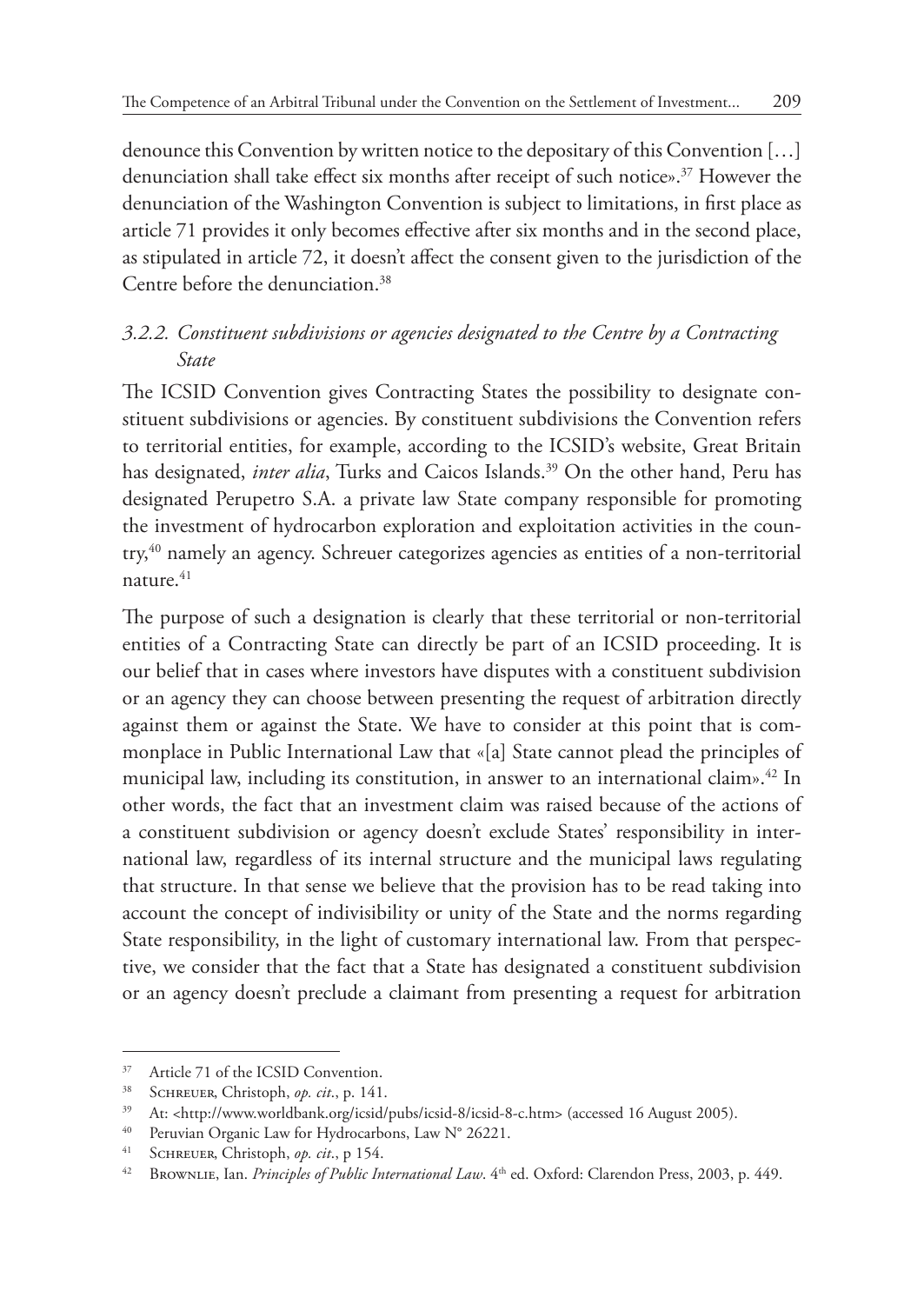against the State's central authorities. The reason of being of this particular provision is, in our understanding, to let a potential claimant decide if he is presenting a claim against the designated constituent subdivision or agency; or against the State. Sometimes the claimant would find more convenient to file a claim against a constituent subdivision or an agency and other times it would be more convenient to file the request for arbitration against the State's central authority. It really depends on the claimants' assessment before they present the request for arbitration.

#### *3.2.3. National of another Contracting State*

Article 25 of the ICSID Convention refers to the other party of the dispute as the national of «another Contracting State». From the Convention requirement for the investor to have the nationality of a Contracting State, we can establish *a contrario sensu* that an investor that only has the nationality of a non-contracting state to the Washington Convention is excluded.<sup>43</sup> It is useful at this point to refer to the basic purpose of the Convention, which is «[…] as expressed in its title […] to provide for dispute settlement between States and foreign investors».<sup>44</sup> In that sense, we believe that the aim of this article is to provide for dispute settlement in an area where there wasn't usually a direct and specific mechanism. This is the case of disputes between States and private nationals of other States. This excludes State owned investors, because the Convention refers to private investors for the purposes of ICSID jurisdiction. Article 25 (2) provides that such nationals can be either a natural or a juridical persons (e.g. a corporation).

#### *3.2.3.1. Nationality of a Natural Person*

Hirsch identifies two conditions, in article  $25(2)(a)$  of the Convention, that a natural person must satisfy in order to participate in arbitration proceedings before the Centre. The first condition is a positive one, namely the natural person must be a national of a State which is part of the Washington Convention. The second condition —a negative one— refers to the fact that the natural person is not a national of the Contracting State that is part of the dispute.<sup>45</sup>

It is not the purpose of the present study to assess the different relationships that can exist between nationality and ICSID arbitration? Although it is a very interesting area of investigation, its extension would be beyond the scope of the present piece

<sup>&</sup>lt;sup>43</sup> SCHREUER, Christoph, *op. cit.*, p. 270.

*Ibid.*, p. 158.

<sup>45</sup> Hirsch, Moshe. *The Arbitration Mechanism of the International Centre for the Settlement of Investment Disputes*. AD Dordrecht: Martinus Nijhoff, 1993 p. 75.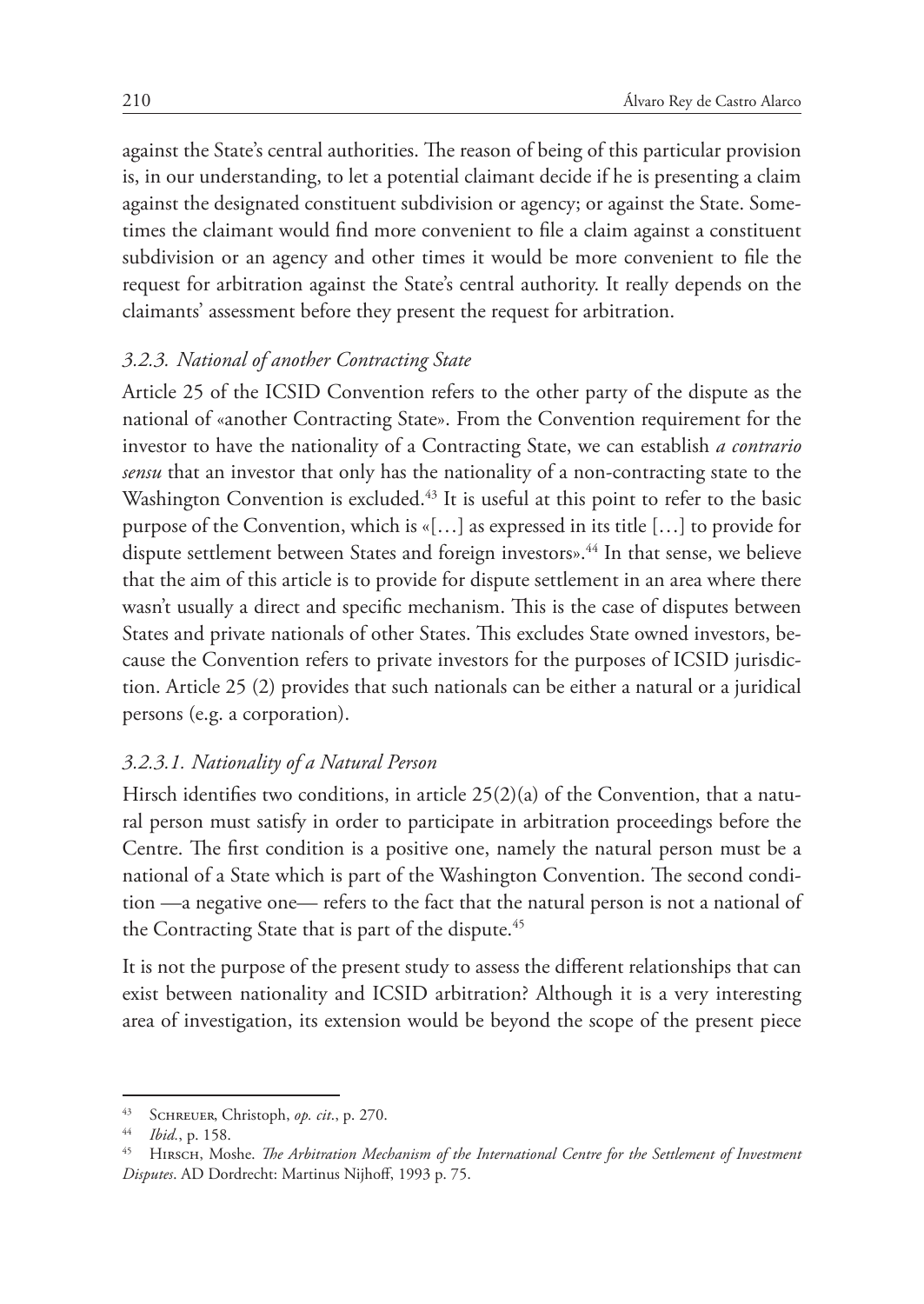of writing. For the purposes of the present article we will only refer to the basic rule that says that nationality depends on municipal law.<sup>46</sup>

# *3.2.3.2. Nationality of Juridical Persons*

In the case of juridical persons the conditions related to their nationality provided by article 25 (2) (b) are the same ones established for natural persons, namely: (i) They must be a national of a Contracting State; and, (ii) Their nationality must not be that of the Contracting State which is a party of the dispute.<sup>47</sup> However in the case of legal persons that have the nationality of the Contracting State party of the dispute the article «[…] grants equal standing […] but only upon fulfillment of two cumulative conditions: a) the corporations must be subject to "foreign control": b) the parties have agreed to treat the corporation as a national of another Contracting State».<sup>48</sup>

As in the case of natural persons we will only refer to the criteria used to determine nationality. In that sense we can say that although the Convention doesn't provide with specific criteria to use in order to determine the nationality of legal persons, international law as Hirsch comments, gives us three principal criteria<sup>49</sup> in order to identify corporate nationality. The three criteria usually used by international law are the following (i) The place of incorporation; (ii) The location of the seat; and, (iii) The criterion of control.

# **3.3. It must be a legal dispute**

The ICSID Convention does not provide a definition of «legal dispute». Article 42 (1) of the Convention provides that an ICSID tribunal may apply rules of international law in the absence of any other applicable laws agreed by the parties. In order to find a definition of the term dispute we will have to look within the sources of international law. Article 38 of the Statute of the International Court of Justice identifies, *inter alia*, judicial decisions as a source of international law. We have found some international judicial decisions that provide us with definitions of the term «dispute».

The Permanent Court of International Justice defined a dispute in the *Mavrommatis Case* as «[…] a disagreement on a point of law or fact, a conflict of legal views or of interests between two persons».50 This definition has been used again by the

<sup>&</sup>lt;sup>46</sup> BrownLIE, Ian. *Principles of Public International Law*. 6<sup>th</sup> ed. Oxford: Clarendon Press, 2003, p. 395.

<sup>47</sup> Article 25 (2) (b) of the ICSID Convention.

<sup>48</sup> Hirsch, Moshe, *op. cit*., p. 81.

<sup>49</sup> *Ibid*.

<sup>50</sup> *Mavrommatis Palestine Concessions* (Greece v. United Kingdom), Judgment of 30 August 1924 (Merits), 1924 P.C.I.J. (Ser. A) No. 2, at 6, p. 11.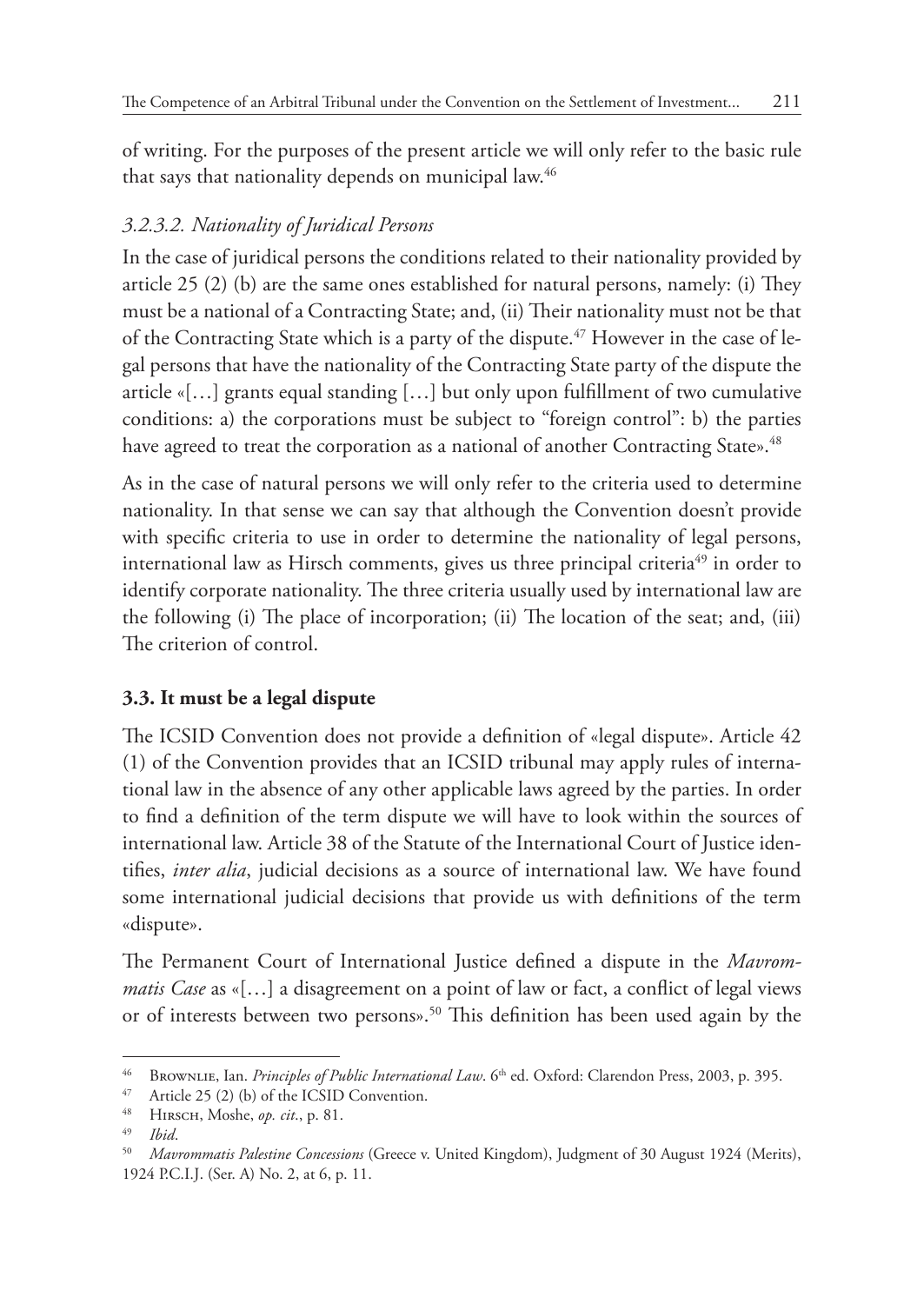International Court of Justice in 1995 in the *Case Concerning East Timor.*51 Likewise, the International Court of Justice in *Interpretation of Peace Treaties with Bulgaria, Hungary and Romania* defined a dispute to be «[…] a situation in which the two sides hold clearly opposite views concerning the question of the performance or non performance of certain treaty obligations».<sup>52</sup> That Advisory Opinion provides us with two more interesting propositions that characterize a dispute: (i) «Whether there exists an international dispute is a matter for objective determination»; and, (ii) «The mere denial of the existence of a dispute does not prove its non existence».<sup>53</sup> Similarly in *South West Africa* the court established the view that in order to ascertain the existence of a dispute «[I]t must be shown that the claim of one party is positively opposed by the other».54

Schreuer states clearly that the disagreement between the parties has to have practical relevance in the parties' relationship, namely it can not be purely theoretical.<sup>55</sup> He continues saying that «[i]t is not a task of the Centre to clarify legal questions *in abstracto».*<sup>56</sup> Going to an ICSID case, in *Emilio Agustín Maffezini v. Kingdom of Spain*<sup>57</sup> (hereinafter *Maffezini v. Spain*) Decision on Jurisdiction, the tribunal described how a dispute typically arises:

The tribunal notes in this respect that there tends to be a natural sequence of events that leads to a dispute. It begins with the expression of a disagreement and the statement of views. In time these events acquire a precise legal meaning through the formulation of legal claims, their discussion and eventual rejection or lack of response by the other party. The conflict of legal views and interests will only be present in the latter stage, even though the underlying facts predate them.<sup>58</sup>

Schreuer comments that «[t]he existence of a dispute presupposes a minimum of communication between the parties».<sup>59</sup> In that sense, one party has to take the matter with the other, which can oppose the claimant's position by direct or indirect means, failure to respond within a reasonable period of time is sufficient.<sup>60</sup>

<sup>51</sup> *Case Concerning East Timor* (Portugal v. Australia), Judgment of 30 June 1995, 1995 I.C.J. Rep. 89, p. 99.

<sup>52</sup> *Interpretation of Peace Treaties with Bulgaria, Hungary and Romania*, Advisory Opinion of March 1950, 1950 I.C.J. Rep. 65, p. 74.

<sup>53</sup> *Ibid*.

<sup>54</sup> *South West Africa Case* (Ethiopia v. South Africa; Liberia v. South Africa), Judgment on Preliminary Objections of 21 December 1962, 1962 I.C.J. Rep. 318, p. 328.

<sup>&</sup>lt;sup>55</sup> SCHREUER, Christoph, *op. cit.*, p. 102.

<sup>56</sup> *Ibid*.

<sup>57</sup> *Emilio Agustín Maffezini v. Kingdom of Spain* (ICSID Case No. ARB/97/7). Decision on Jurisdiction, 25 January 2000, at: <http://www.worldbank.org/icsid/cases/emilio\_DecisiononJurisdiction.pdf>.

<sup>58</sup> *Maffezini v. Spain,* Decision on Jurisdiction, para. 96.

<sup>&</sup>lt;sup>59</sup> SCHREUER, Christoph, *op. cit.*, p. 102

<sup>60</sup> *Ibid*.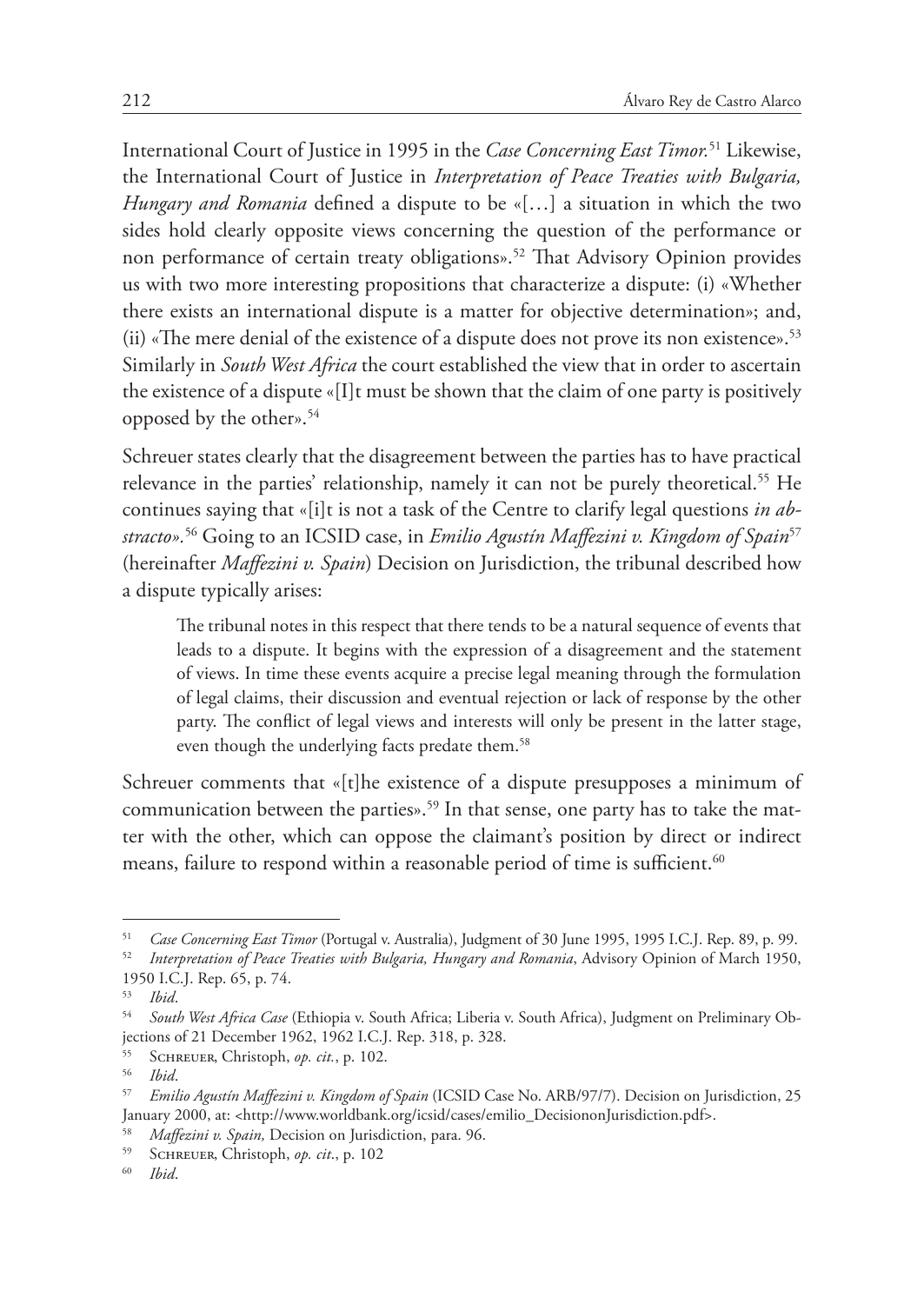The ICSID Convention adds another characteristic. We have to be in front of a «legal dispute», excluding by these means moral, political or commercial claims that don't have a legal ingredient. Schreuer states that a dispute will only qualify as «legal» «[…] if […] legal remedies such as restitution or damages are sought and if legal rights based on, for example, treaties or legislation are claimed».<sup>61</sup> Legal rights in that sense can have many sources including international law, domestic legislation or contracts.

As a conclusion to this point we can say that ICSID tribunals can use, and in fact they have, the criteria used in judicial decisions to determinate the existence and meaning of a dispute. In some cases the existence or non-existence of a dispute will be clearer than in other cases, this will determine the criteria and the use of international judicial decisions by the ICSID tribunal.

# **3.4. Investment**

As we have explained at the beginning of part 2) of the present work, article 25 provides that the jurisdiction of the Centre extends to legal disputes «[…] arising directly out of an investment  $[...]$ ».<sup>62</sup> According to Broches during the preparatory work on the Convention «[…] numerous definitions of investment were proposed and ultimately rejected».<sup>63</sup> The absence of such a definition give the parties a «[...] large measure of discretion in deciding what constitutes an investment in a particular context».64 We will deal again with this topic when we refer to BITs. The majority of these bilateral treaties tend to provide in some sense a definition of investment.

We have to mention again at this point, as we did in point 2.1, that article 25 (4) of the Convention allows Contracting States to «[…] notify the Centre of the class or classes of disputes which it would or would not consider submitting to the jurisdiction of the Centre».<sup>65</sup> The possibility of delimiting the type of dispute has lead to the exclusion of disputes that are connected to certain types of investments. Schreuer provides us with the following examples: (i) The exclusion of legal disputes by Jamaica that come from investments related to minerals or other natural resources; and, (ii) The exclusion of disputes by Turkey related to property and real rights upon real estates.<sup>66</sup> Also, Turkey only admits disputes related to investment activities that have

 $\frac{61}{62}$  *Ibid.*, p. 105.

Article 25 (1) of the ICSID Convention

<sup>63</sup> Broches, Aron. *Arbitration under the ICSID Convention*. Washington: International Centre for Settlement of Investment Disputes, p. 5

<sup>64</sup> *Ibid*.

<sup>65</sup> Article 25 (4) of the ICSID Convention.

<sup>66</sup> Schreuer, Christoph, *op. cit*., p. 134.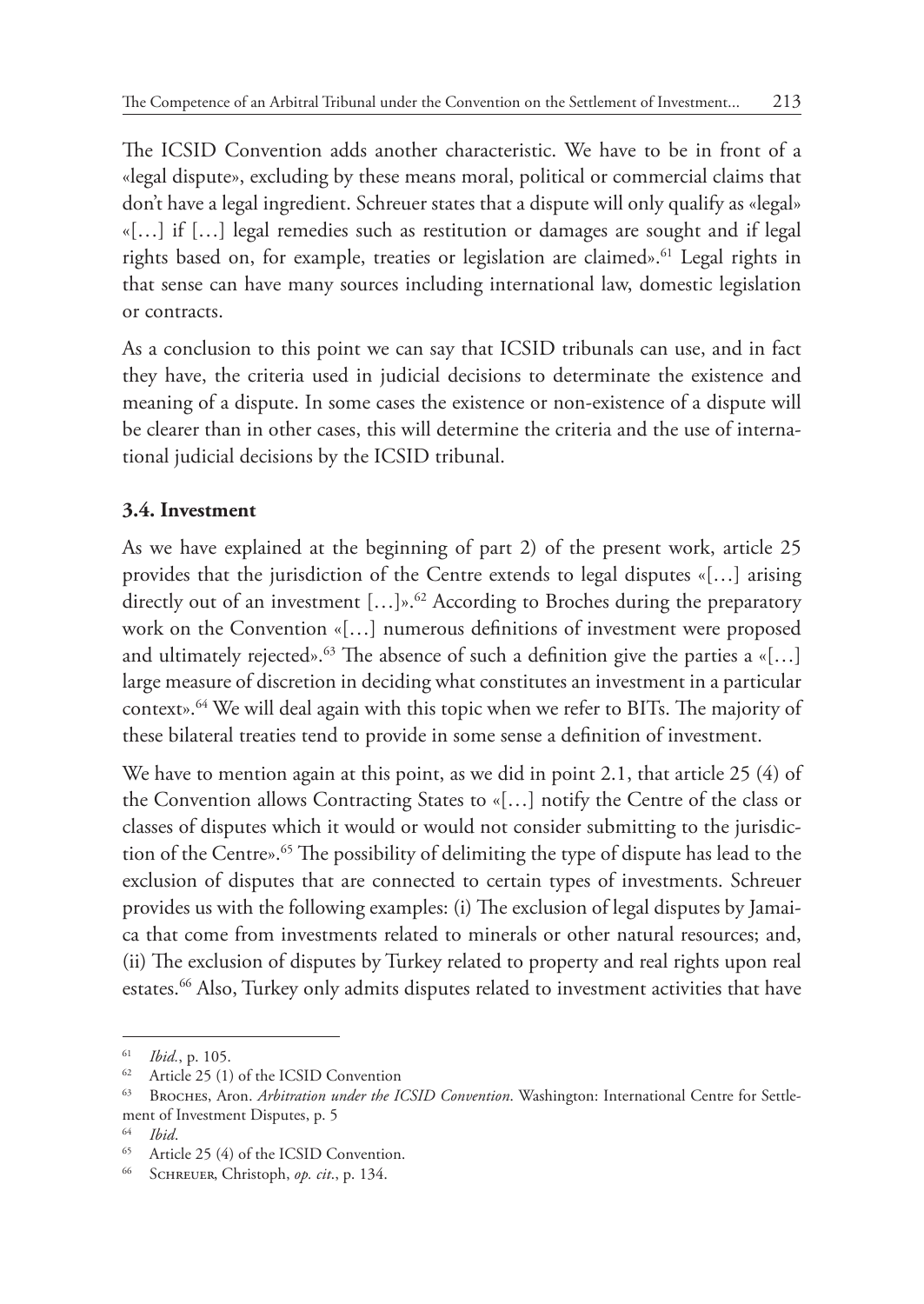the necessary permission according to its foreign capital legislation.<sup>67</sup> As we can note article 25 (4) allows States to limit the jurisdiction of the Centre, when they are the host countries, by excluding disputes referred to certain kind of investments or by limiting the jurisdiction of the Centre to disputes referred to investments conducted in a certain way.

#### **4. State Consent as provided by BITs**

We have previously seen that one of the forms in which State consent can be given in order to access ICSID arbitration is through treaties, and that this is commonly done through BITs. The main aim of those treaties is to protect the investments made by the nationals of one State in the territory of another. Most modern BITs often provide means in order to access ICSID arbitration. Sornarajah emphasizes the importance of this kind of provisions in BITs:

At the highest, they entitle the foreign investor to initiate proceedings by himself before an ICSID tribunal. The existence of such provisions in bilateral investment treaties is a major step that has been taken to ensure the protection of the foreign investor by enabling him to have a direct access to a neutral forum for the settlement of disputes that could arise between him and the host state. It has been suggested that this technique of permitting the foreign investor to take up his own dispute «depoliticises» the process as the dispute does not become a dispute between the home state and the host state. The two states could continue their relations as if the dispute did not affect their mutual relations (footnote omitted).<sup>68</sup>

The key question at this point is the following: How can a BIT provide access to ICSID arbitration if the BIT is a treaty between two States and ICSID arbitration requires consent between a State and a national of another State? This question had been answered in part 2 of the present article; however we would like to analyse it more deeply at this stage. Dolzer and Stevens have an interesting approach to the question that is widely accepted. According to them BITs can include ICSID arbitration provisions which constitute an offer «[…] by the host State to submit investment disputes to ICSID arbitration  $[...]$ » which investors can accept.<sup>69</sup> The acceptance of the investor can be given by initiating the arbitration proceedings with the presentation of the request for arbitration to the Secretary-General of the Centre.<sup>70</sup> We have to be clear at this point that not all ICSID provisions included in BITs constitute

<sup>67</sup> *Ibid*.

<sup>68</sup> Sornarajah, M. *The International Law of Foreign Investment*. Cambridge: Cambridge University Press, 1994, pp. 265-266.

<sup>69</sup> Dolzer, Rudolf and Margrete Stevens, *op. cit*., pp. 131-132.

Article 36 of the Washington Convention.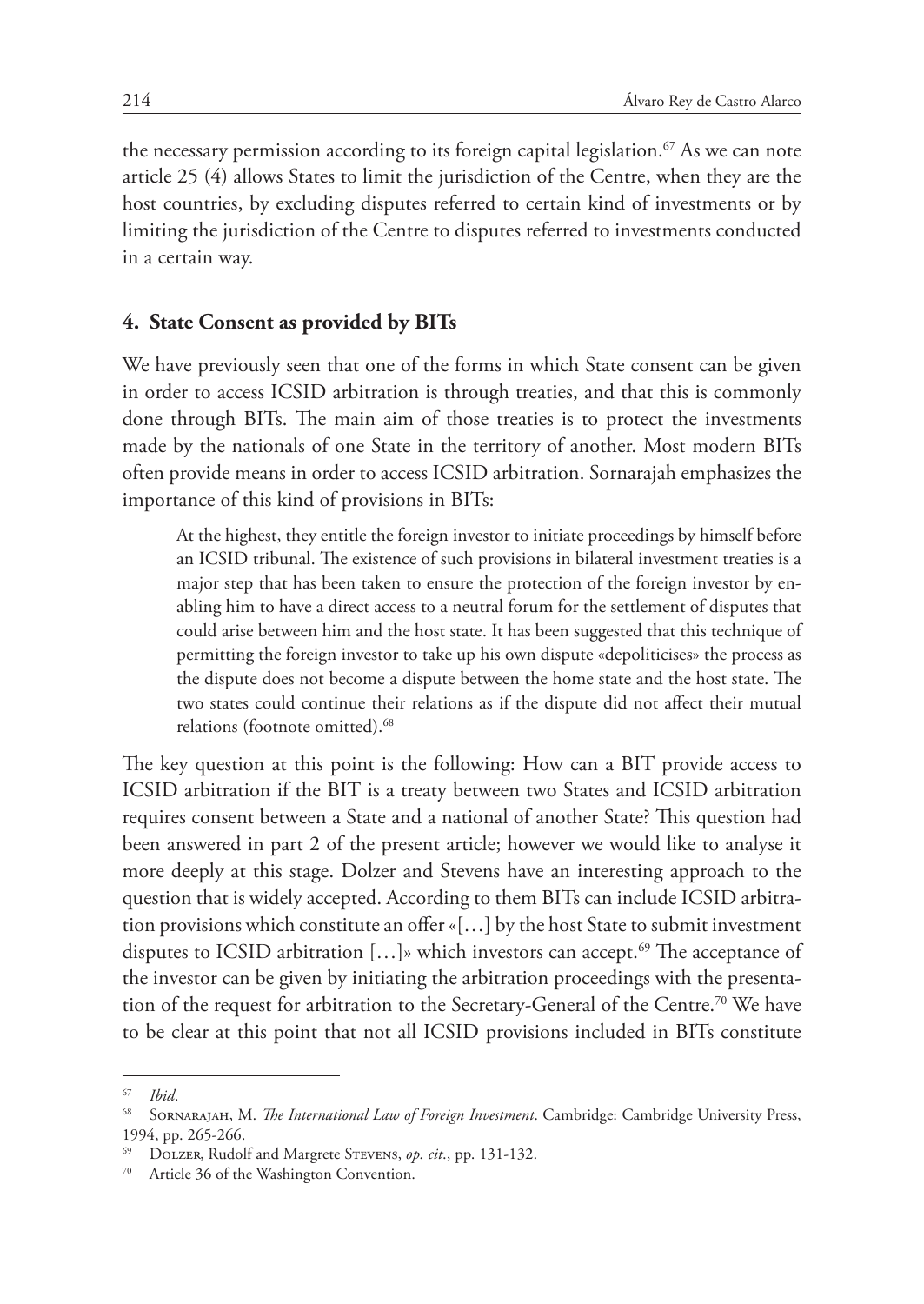consent or an offer by the host State to arbitrate. Some of them for example provide for further agreement between the parties of the dispute (host State and national of the other contracting party of the BIT). As Dolzer and Stevens comment:

It must however be emphasized that not every reference in a BIT to arbitration under the ICSID Convention will qualify as an advance consent by the States parties to resort to such arbitration. A handful of BITs provide (in terms the mandatory phrasing of which is somewhat illusory) that investment disputes «shall» be submitted to ICSID arbitration but only if there is a subsequent agreement to that effect between the disputing parties.<sup>71</sup>

However, most BIT provisions referring to ICSID do appear to represent consent on behalf of the host State in despite of BITs that refer «[…] to ICSID arbitration in terms that do not themselves constitute consents to such arbitration  $[...]^{p,72}$  In this part of this article we will focus on the provisions included in BITs that represent State's consent to submit investment disputes to ICSID arbitration.

A point that we have to consider is that contracting parties of a BIT have to be themselves contracting parties of the ICSID Convention in order to include a provision in the bilateral agreement that can lead to ICSID arbitration. As we have seen before article 25 of the Washington Convention establishes that «[…] the jurisdiction of the Centre shall extend to any legal dispute […] *between a Contracting State (or any constituent subdivision or agency of a Contracting State designated to the Centre by that State) and a national of another Contracting State* […]» (emphasis added). No proceedings, then, can be followed in ICSID if either the State or the State of the investor is not a party of the ICSID Convention.73 Dolzer and Stevens have identified some cases in which «[…] States that are not ICSID contracting States nevertheless include unqualified consents to submit investments disputes to ICSID arbitration».74 They have identified the case, *inter alia*, of the 1989 treaty between France and Laos. Although the ICSID Convention entered into force in France in 1967, Laos still isn't a contracting party of the Convention.75 In that sense the BIT provision that refers investment disputes to ICSID arbitration «[…] are incapable of being put into effect: that is, despite the terms of those provisions, affected investors are unable to take advantage of the consents to arbitration until the States concerned become parties to the ICSID Convention».<sup>76</sup>

<sup>71</sup> Dolzer and Stevens, *op. cit*., p. 132.

<sup>72</sup> *Ibid.*, p. 134.

<sup>73</sup> A list of countries in which the ICSID Convention has entered in to force can be found at <http://www. worldbank.org/icsid/constate/c-states-en.htm> (accessed 16 August 2005).

<sup>74</sup> Dolzer and Stevens, *op. cit*., p. 137.

<sup>75</sup> According to ICSID List of Contracting States at <http://www.worldbank.org/icsid/constate/c-statesen.htm> (accessed 19 August 2005).

<sup>76</sup> Dolzer and Stevens, *op. cit.*, p. 138.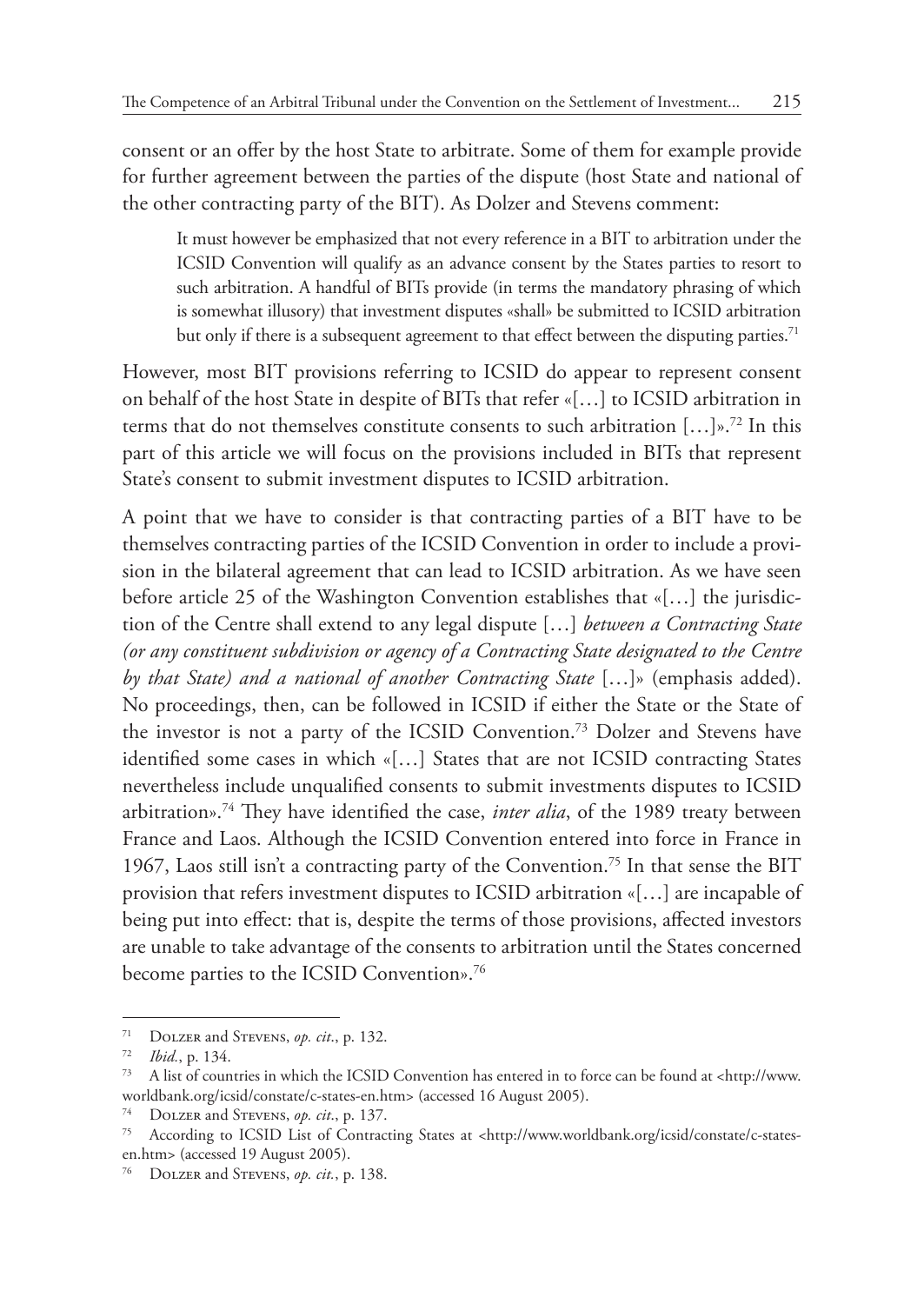Probably the most complex issue we would like to refer in this part of the article is related to the scope of the arbitrable disputes as can be provided in different BITs. In that sense we have to say that the submission of a dispute to an ICSID arbitration has to be done according to the terms of the BIT. The increasing amount of BITs makes this a very complex area because of the different kind of provisions that they contain. A case-by-case approach is necessary to evaluate the State's consent.

It is beyond the scope of the present work to review all the different provisions that can be included in a BIT and that can affect jurisdictional issues or that can be presented as an argument by the respondent State to object the competition of the arbitral tribunal. This would be impossible to achieve because of the impressive amount of concluded BITs and the larger amount of provisions that they contain.77 However as BITs can imply State consent to ICSID arbitration we will like to analyse some typical provisions that are included in those instruments. We have identified, *inter alia*, the following BIT provisions that are normally used by States in their jurisdictional defence: (i) «Fork in the Road» Provisions; (ii) Amicable Settlement provisions; (iii) Provisions that provide a definition for the term «investment»; and (iv) *Ratione Temporis* Provisions. This kind of provisions can constrain the State's consent to submit disputes to ICSID arbitration.

#### **4.1. The «Fork in the Road» Provision**

Some BITs provide different methods for dispute settlement between the State and the investors of the other party. They often refer to the local courts and to international arbitration —usually under the terms of the Washington Convention. In most cases it is provided that using one of the methods provided in the BIT excludes the claimant from using the other method. These provisions are known as «fork in the road» provisions. According to Escobar «[…] the application of so-called "fork-inthe-road" provisions in investment treaties […] require investors to choose once and for all between submitting investment disputes to arbitration and submitting them to local courts».78 The inclusion of such a provision in a BIT represents a fundamental condition of the signatory governments' agreement to be bound by the BIT. The «fork in the road» provisions have a foundational importance and constrain the States' consent to arbitrate.

As we can appreciate, these kinds of provisions shape the States' consent to arbitrate. They are animated by policy concerns. BITs adopt this approach in order to avoid

For an online collection of BITs go to: <http://www.unctadxi.org/templates/DocSearch\_\_\_\_779.aspx> (accessed 18 April 2007).

<sup>78</sup> Escobar, Alejandro, *op. cit.*, p. 5.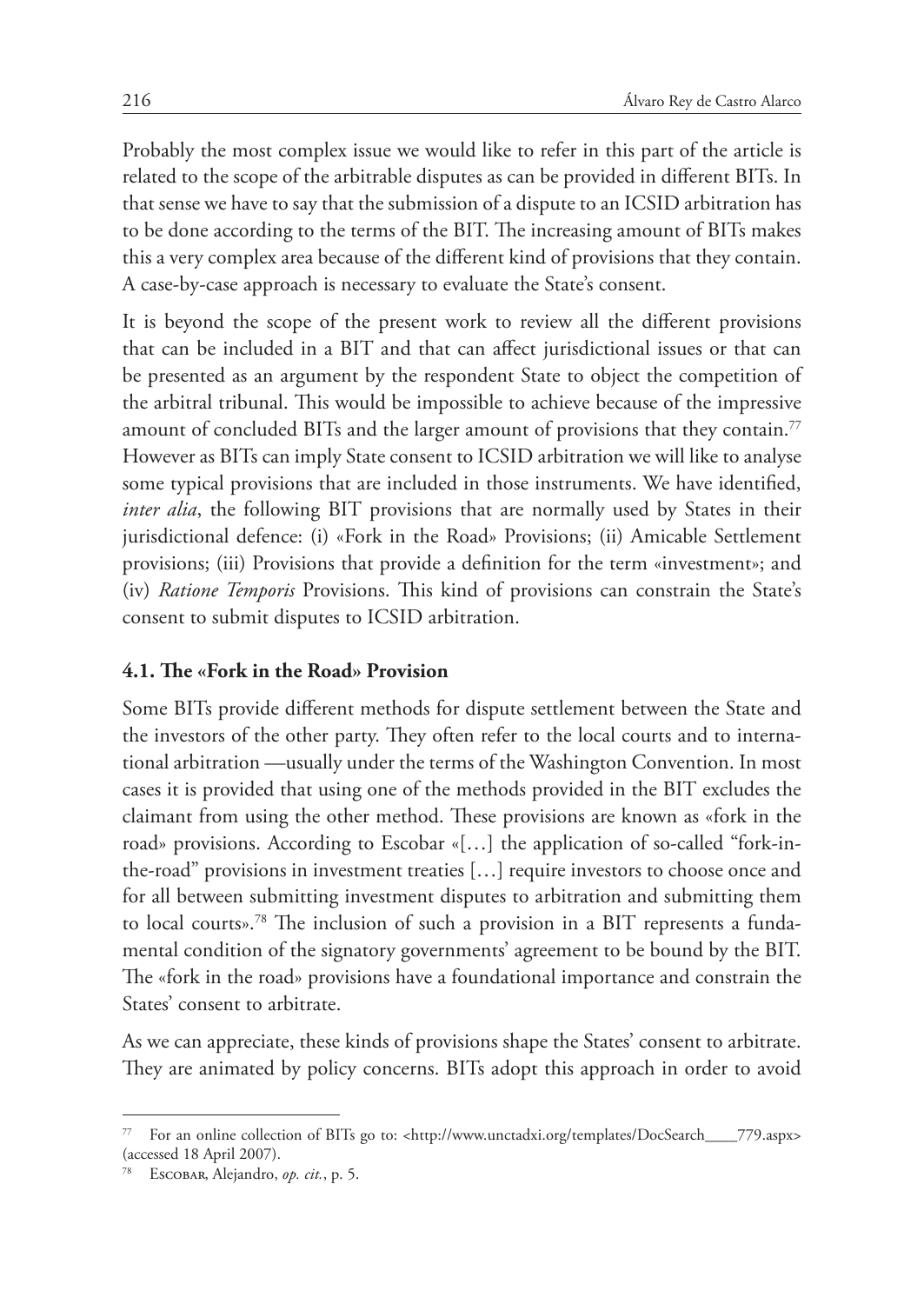inconsistent judgments by domestic courts and international tribunals.79 This kind of provisions also prevents forum shopping, the waste of time and resources, and promotes judicial economy and «orderliness». It can be said that by analogy, the policy reasons used to support the application of those principles to solve multiplicity of forum problems<sup>80</sup> also support and shape the application of «fork in the road» provisions in the contest of investment arbitration, and international arbitration in general.

The policy concern expressed in «fork in the road» provisions importance is explained in *Maffezini v. Spain*. Although that case did not deal with a «fork in the road» provision, the tribunal wanted to analyse the effects of this kind of provision *vis-à-vis* a «most favoured nation» clause (hereinafter «MFN» clause). The tribunal explained that among the BIT provisions that cannot be overridden by operation of the «MFN» clauses we can found «fork in the road» provisions because they are based in public policy concerns:

[...] if the parties have agreed to a dispute settlement arrangement which includes the so called fork in the road, that is, a choice between submission to domestic courts or to international arbitration, and when the choice once made becomes final and irreversible, this stipulation cannot be bypassed by invoking the clause. This conclusion is compelled by the consideration that it would upset the finality of arrangements that many countries deem important as a matter of public policy.<sup>81</sup>

We have to conclude at this point that the policy concerns expressed in «fork in the road» provisions limit the scope of States' consent to ICSID arbitration in the cases were the investors choose to submit the dispute to local courts.

# **4.2. Amicable settlement Provisions**

BIT's articles that provide submission to arbitration commonly establish a period of time for the conflicts or disputes to be settled amicably before the dispute can be brought to an arbitral tribunal. Parra comments that the «[…] provisions of most BITs on the settlement of investment disputes urge that such disputes be resolve amicably».<sup>82</sup> According to him « $[m]$ any of the treaties make it clear that a negotiated settlement must be sought before there is recourse to other dispute-resolution

<sup>79</sup> Parra, Antonio R. «Provisions on the Settlement of Investment Disputes in Modern Investment Laws, Bilateral Investment Treaties and Multilateral Instruments of Investment». In: 12 *ICSID Review – Foreign Investment Law Journal* 287, 1997, pp. 334-335, 351.

<sup>80</sup> Principles such as *forum non conveniens* and the case of *lis alibi pendens*, which are explained in point 4 of the present article.

<sup>81</sup> *Maffezini v. Spain,* Decision on Jurisdiction, para. 63.

<sup>82</sup> Parra, Antonio R., *op. cit*., p. 322.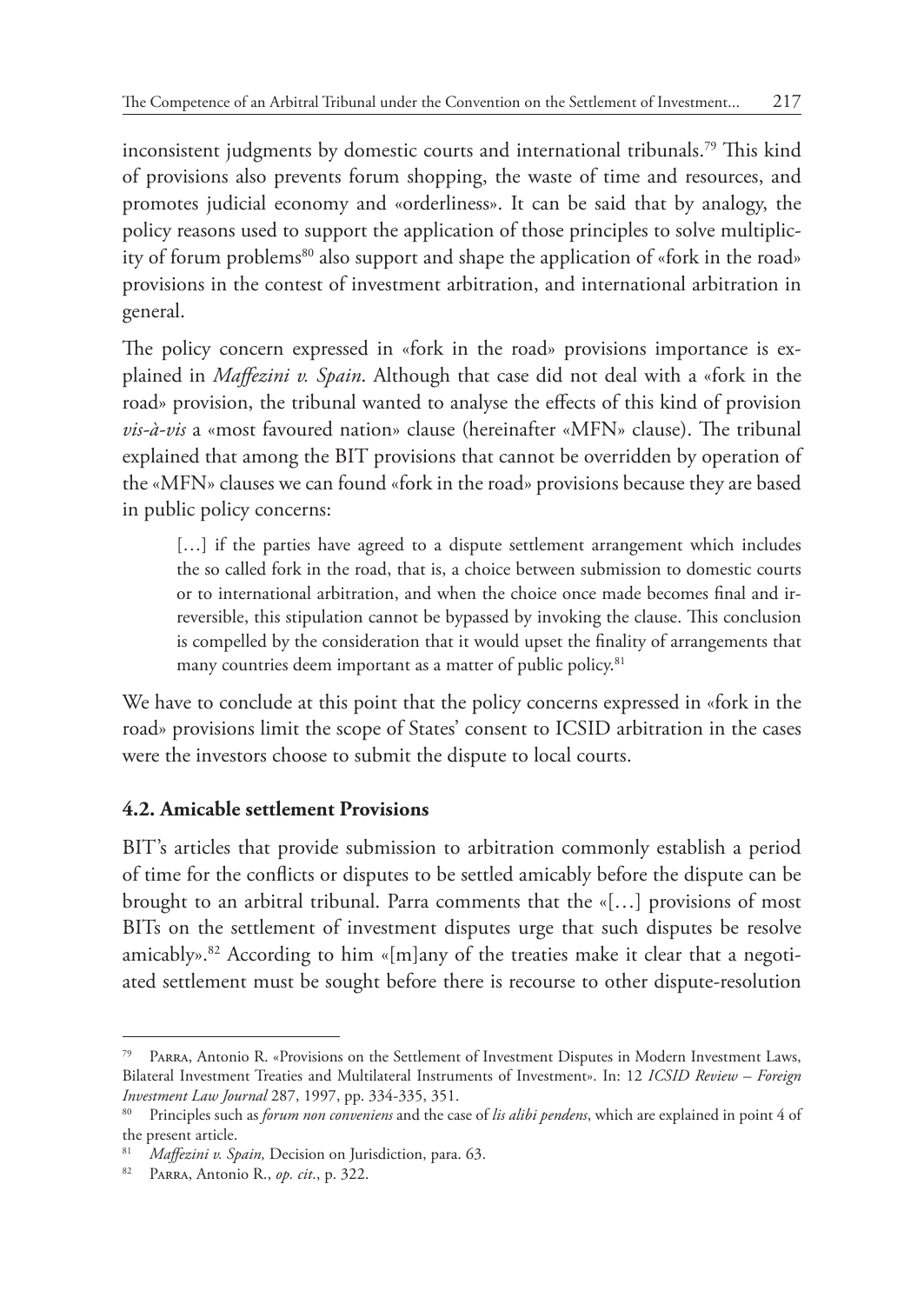mechanisms».<sup>83</sup> We can find examples of this typical BIT provision in the Great Britain Model BIT,<sup>84</sup> the German Model BIT,<sup>85</sup> the Swiss Confederation Model BIT<sup>86</sup> and in the old<sup>87</sup> and the new<sup>88</sup> US BIT Models. The compliance with this kind of provision is fundamental because they represent the form in which a State consents to arbitrate a particular dispute. The investors' non-compliance with the proceeding provided in a BIT for an amicable settlement before the dispute is brought to arbitration can and has been used by States to object ICSID jurisdiction over a particular claim. An example of this objection can be seen on *Salini Costruttori SpA and Italstrade SpA v. Kingdom of Morocco*89 (hereinafter *Salini v. Morocco*) Decision on Jurisdiction.

In the above mentioned case two Italian companies submitted to arbitration a dispute related to a construction contract on the basis of a Bilateral Agreement between the Kingdom of Morocco and the Italian Government for the reciprocal promotion and protection of investments. Article 8.2 of the mentioned agreement provides, *inter alia*, a period of six months for amicable resolution before the claim can be brought to: (i) ICSID, (ii) the court of the contracting party that has jurisdiction or (iii) an *ad hoc* tribunal. In this case the Kingdom of Morocco objected ICSID's jurisdiction. One of the arguments for the objection was that the Italian companies request for arbitration was premature in the light of the agreement because they didn't comply with article 8.2. In other words, the dispute brought by the investors hasn't been the object of a claim for amicable settlement in the terms of article 8.2.

The arbitral tribunal in *Salini v. Morocco*, in view of the documents and the oral arguments presented by the parties, adopted the following criteria in order to decide if the Italian companies complied with the amicable resolution provision contain in the Moroccan-Italian BIT: (i) Was the Kingdom of Morocco properly furnished with the request for amicable resolution of the dispute?; (ii) Did the request for amicable resolution involve the same subject-matter as the arbitration claim?; and, (iii) Did the period provided in the BIT (six months) concluded before the arbitration claim was presented? After analysing those issues the arbitral tribunal determined

 $\frac{83}{84}$  *Ibid.* 

<sup>&</sup>lt;sup>84</sup> Article 8 of the Great Britain Model Agreement.<br><sup>85</sup> Article 11 of the German Model Agreement.

Article 11 of the German Model Agreement.

<sup>86</sup> Article 9 of the Swiss Confederation Model Agreement.

<sup>87</sup> Article IV of the United States of America Old Model Agreement<br>88 Article 22 of the United States of America 2004 Model Agreement

Article 23 of the United States of America 2004 Model Agreement

<sup>89</sup> *Salini Costruttori SpA and Italstrade SpA v. Kingdom of Morocco*, ICSID Case N° ARB/00/4, Jurisdictional Decision, 23 July 2001, in 42 ILM 609 (2003).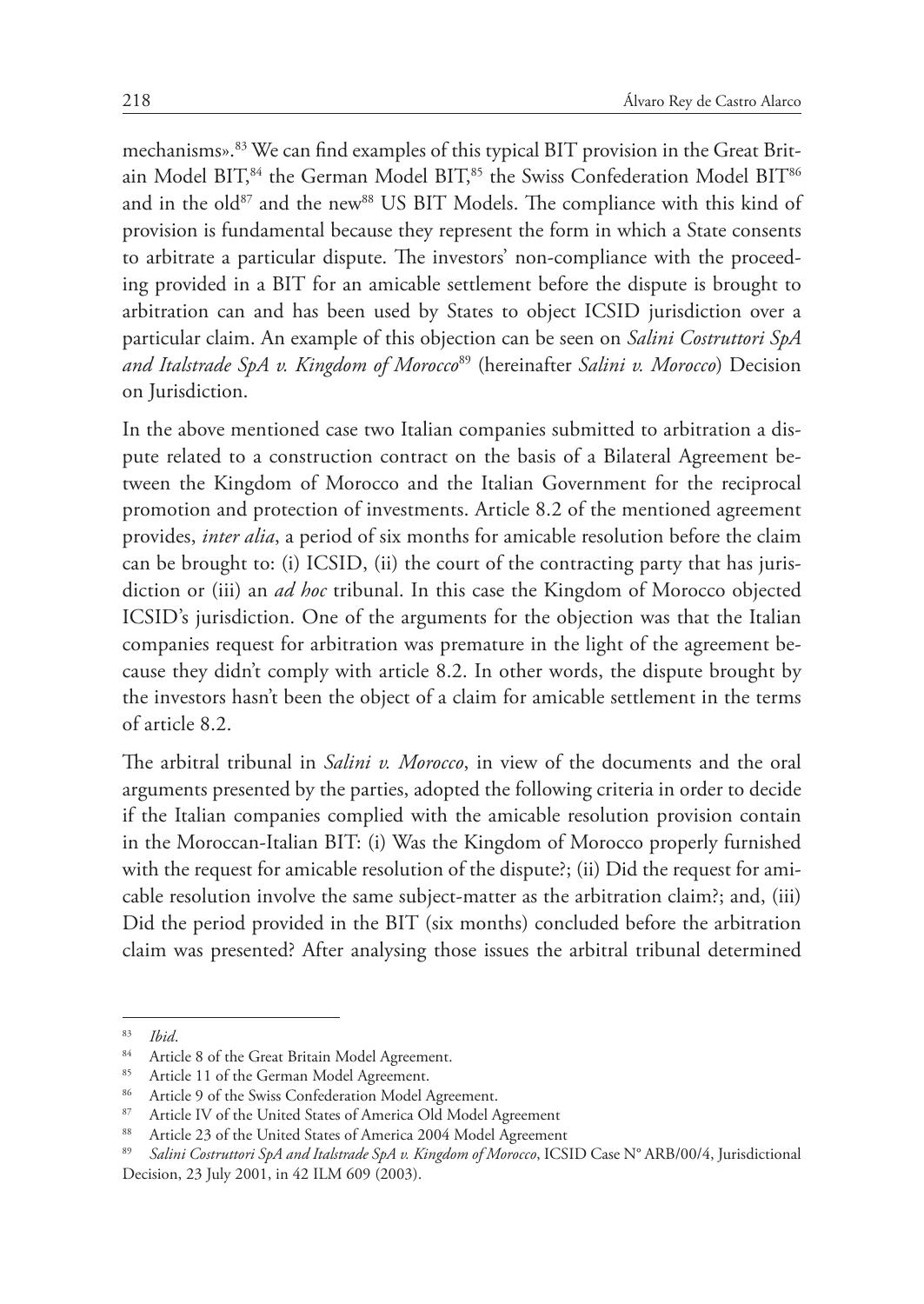that *«*[…] *the defect of prematurity of claim has not being established* […]*»*90 namely, that the Italian companies complied with the amicable resolution provision.

We consider that the preconditions established by the arbitral tribunal in *Salini v. Morocco* for deciding the issue treated in the present paragraphs normally would apply in order to determine if a claimant has complied with an amicable settlement provision. This could vary from BIT to BIT, but as a general rule the analysis will consist on determining: (i) If the claimant has presented a request for amicable settlement to the appropriate authority of the State; (ii) If the request involves the same subject matter of the arbitration claim;<sup>91</sup> and, (iii) If the period of time established in the particular BIT is over before the claimant presents its request for arbitration.

Alleging the breach of an «amicable settlement» provision in an ICSID arbitration is difficult because generally it will be easy for an investor to comply with this kind of provision. Nevertheless, this depends of the specific provision to be applied, normally an investor would only need to present a request for an «amicable settlement» to the appropriate institution within the State and wait for the period establish on the BIT. Not complying with this kind of provision can be considered a negligent act on behalf of the investor's representatives.

There is however an important exception to the compliance of «amicable settlement» provisions established in BITs. When a BIT contains a «MFN» clause this can be use by the claimant to override the «amicable settlement» proceeding of the BIT, if the case is that the other party to the BIT have granted another State direct access to ICSID arbitration or a more favourable «amicable settlement» provision. *Maffezini v. Spain*, as we have seen previously, is a case that deals with the application of the «MFN» clause. The BIT invoked by the claimant,<sup>92</sup> in that case, to refer to ICSID arbitration contains a «settlement of dispute» article<sup>93</sup> which provides for the dispute to be submitted to the competent tribunal of the contracting party, for at least eighteen months after a six months «amicable settlement period», before the claimant could refer a case to ICSID arbitration. Spain used that article to object the jurisdiction of the Centre. The tribunal considered that the «MFN» clause of the BIT in combination with the Spain-Chile BIT<sup>94</sup> made ineffective the proceeding establish

<sup>90</sup> *Salini v. Morocco,* Jurisdictional Decision, para. 23.

It is not necessary in the request for «amicable resolution» to give a detailed and comprehensive review of the dispute, however it is necessary that it deals with the essence of the dispute and states the willingness of the investors to find a non-contentious solution to the dispute.

<sup>92</sup> Acuerdo para la Promoción y Protección Recíproca de Inversiones entre el Reino de España y la República Argentina (hereinafter Spain-Argentina BIT).

<sup>&</sup>lt;sup>93</sup> Article X of the Spain-Argentina BIT.<br><sup>94</sup> Acuerdo entre la República de Chile y el

<sup>94</sup> *Acuerdo entre la República de Chile y el Reino de España para la Protección y Fomento Recíproco de Inversiones*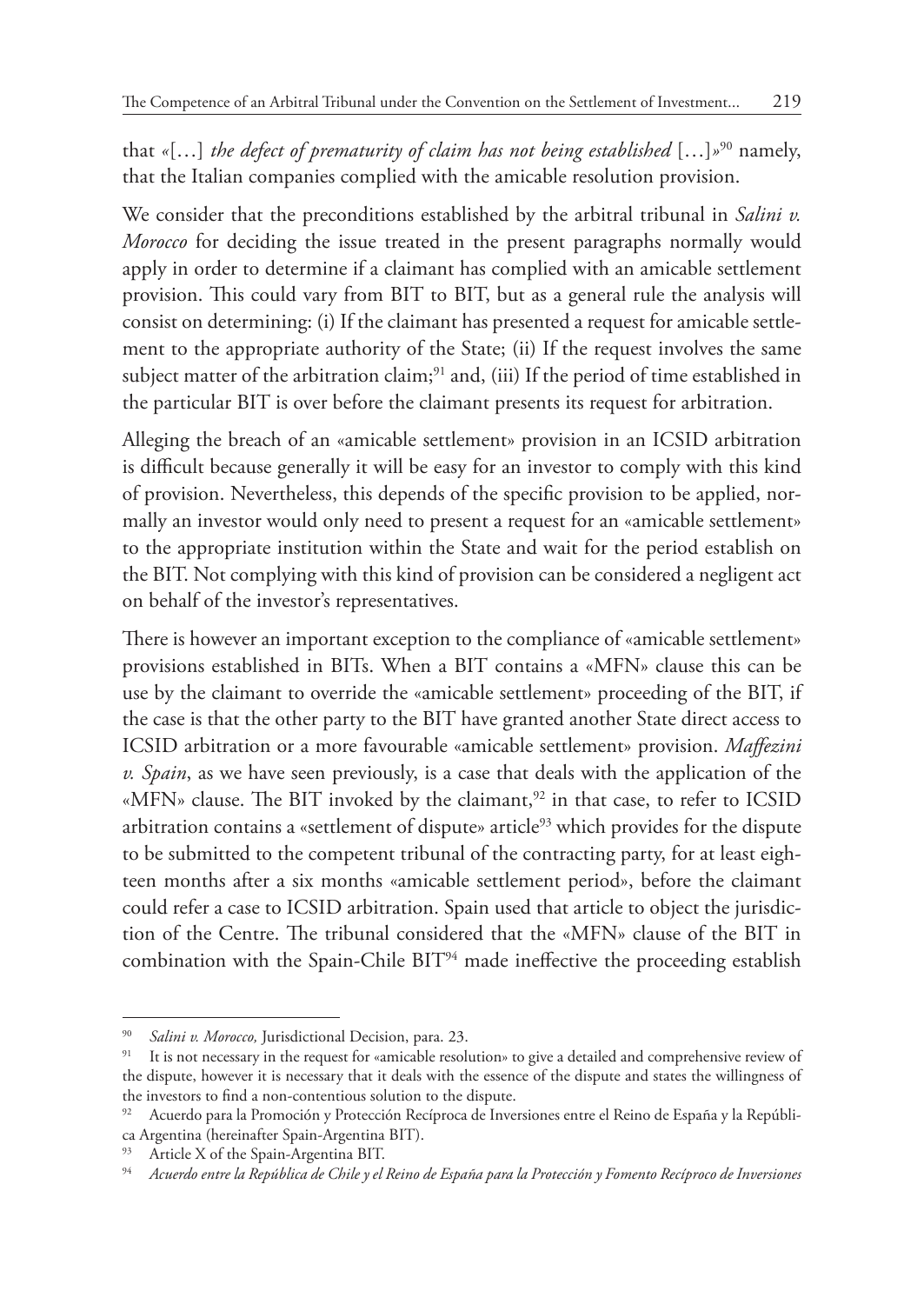in the «settlement of dispute» article of the Spain-Argentina BIT. Although, Spain's objection was based in the non-compliance with the eighteen months of local court proceedings the same principle could be applied to the compliance of a «amicable settlement» proceeding *vis-à-vis* a «MFN» Clause.

«Amicable settlement» provisions usually require the claimants to comply with a proceeding before they present a request for arbitration, in order to bring a dispute to ICSID arbitration. These provisions have to be followed in order to get the States' consent to arbitrate whenever they are included in a BIT. An exception to this rule can be, as we have mentioned in the preceding paragraph, the inclusion of a «MFN» clause in the BIT.

#### **4.3. «Investment» Definitions agreed on BITs**

As we have notice in point 2.4 of the present article the Washington Convention does not provide a definition for the term «investment». Most investment treaties and particularly BITs provide us with a definition of Investment. According to Sornarajah most treaties that deal with foreign investment contain definitions of investments and this definition is usually broad.<sup>95</sup> Bilateral Investment treaties include a wide range of assets in the term investment, including tangible and intangible assets. Article 1 of the U.S. 2004 Model BIT,<sup>96</sup> for example, provides the following definition for the term investment:

[...] every asset that an investor owns or controls, directly or indirectly, that has the characteristics of an investment, including such characteristics as the commitment of capital or other resources, the expectation of gain or profit, or the assumption of risk. Forms that an investment may take include:

- (a) an enterprise;
- (b) shares, stock, and other forms of equity participation in an enterprise;
- (c) bonds, debentures, other debt instruments, and loans;
- (d) futures, options, and other derivatives;
- (e) turnkey, construction, management, production, concession, revenuesharing, and other similar contracts;

<sup>(</sup>hereinafter Spain-Chile BIT). Article 10 (2) of the Spain-Chile BIT provided that the investor can opt for arbitration after a period of six months for «amicable settlement».

<sup>95</sup> Sornarajah, M., *op. cit.*, p. 240. According to the *Nationality Decrees in Tunis and Morocco Case* «[…] it is well accepted in that any matter that falls within the domestic sphere can be brought within the sphere of international law by making it the subject of a treaty […]» (Sornarajah, M., *op. cit*., p. 242).

<sup>96</sup> United States of America 2004 Model BIT at: <http://ita.law.uvic.ca/documents/USmodelbitnov04. pdf> (accessed 23 August 2005).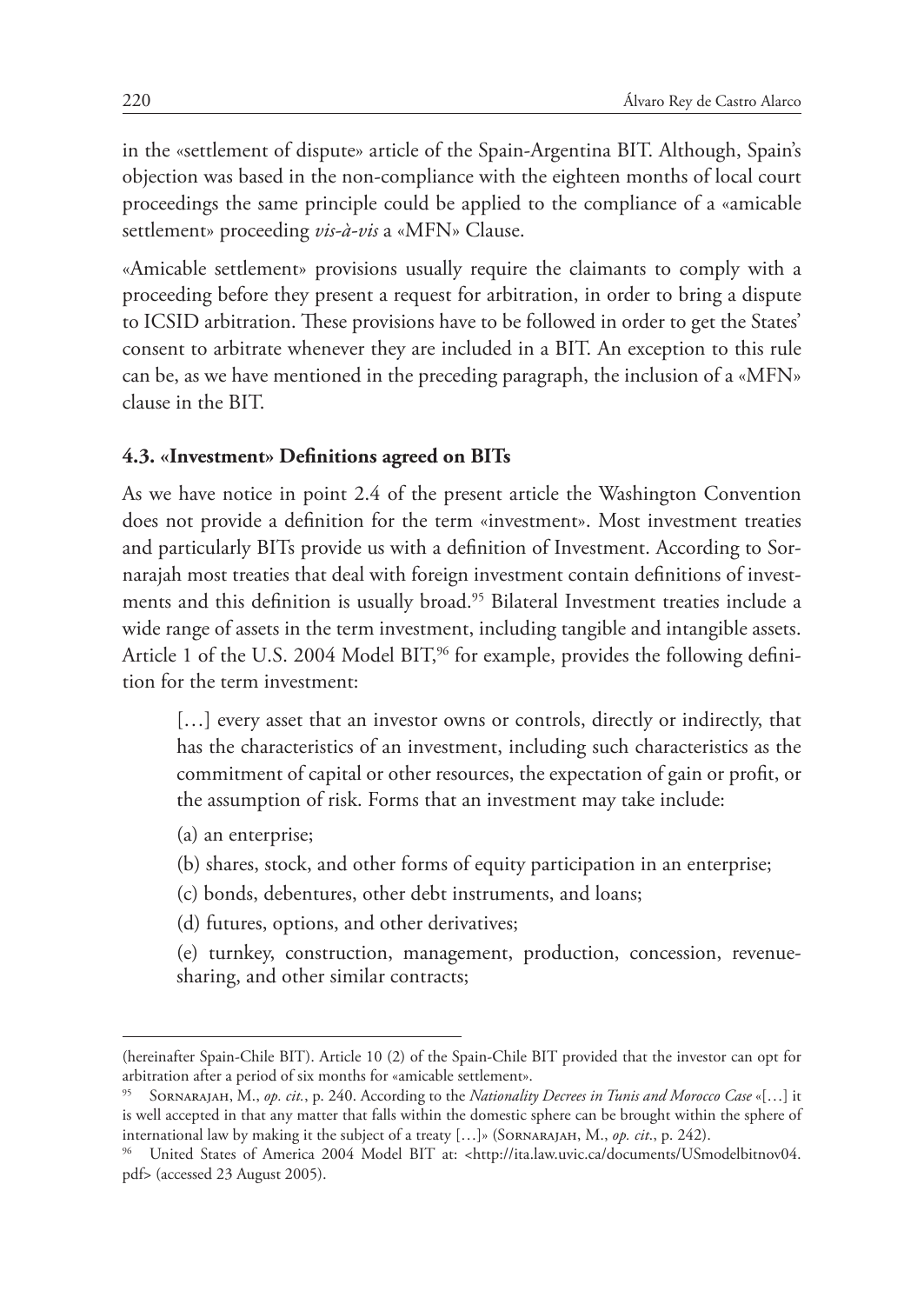(f) intellectual property rights;

(g) licenses, authorizations, permits, and similar rights conferred pursuant to domestic law; and

(h) other tangible or intangible, movable or immovable property, and related property rights, such as leases, mortgages, liens, and pledge.<sup>97</sup>

As we can notice the US BIT model gives us a very wide definition of the term «investment» and it provides an open list —*numerus apertus—* of the forms an investment can take.<sup>98</sup> As in the US Model, most recent BITs «[...] have adopted a more elaborate formula, illustrated by a list of five groups of specific rights which usually include traditional property rights, rights in companies, monetary claims<sup>99</sup> and titles to performance, copyrights and industrial property rights as well as concessions and similar rights».<sup>100</sup> Also, as in the American model, these lists are not exhaustive.

The BIT between the Republic of Peru and the United Kingdom,<sup>101</sup> which entered in to force the  $21^{st}$  of April of 1994, provides in his first article another very broad definition of the term.102 However in this particular treaty there is a *renvoi* to the law of the contracting party in which the investment is made in order to provide a definition of the assets. The Peruvian-United Kingdom BIT, once again, provide us a non-exclusive list of assets. Other BITs require that in order to qualify as an investment, the investor has to comply with the laws and regulations of the host country. This is the case, for example, of the BIT between Peru and Chile.103 The first article of the Peru-Chile BIT defines investment as any class of assets, as long as the investment is made in compliance with the laws and regulations of the Contracting Party in whose territory the investment is made. Such provisions delimiting

<sup>97</sup> Article 1 of the United States of America 2004 Model BIT.

<sup>98</sup> The US 2004 BIT Model expressly excludes from the term investment orders or judgments entered in a judicial or administrative action.

As we have seen in the previous footnote this type of right is limited in the US 2004 BIT Model.

<sup>&</sup>lt;sup>100</sup> DOLZER and STEVENS, *op. cit.*, p. 26<sup>101</sup> Agreement between the Government

Agreement between the Government of the Republic of Peru and the Government of the United Kingdom of Great Britain and Northern Ireland for the Promotion and Protection of Investments. This Agreement is based in the Great Britain Model Agreement.

<sup>102</sup> «[*...*] *investment' means every kind of asset defined in accordance with the laws and regulations of the Contracting Party in whose territory the investment is made and in particular, though not exclusively, includes:* 

*<sup>(</sup>i) movable and immovable property and any other property rights such as mortgages, liens or pledges;* 

*<sup>(</sup>ii) shares, stock or debentures and other forms of participation in companies or joint ventures;* 

*<sup>(</sup>iii) claims to money or to any performance under contract having a financial value;* 

*<sup>(</sup>iv) intellectual and industrial property rights such as copyright, patents, utility models, industrial models and designs, marks, trade names, goodwill and know-how;* 

*<sup>(</sup>v) Concessions conferred by law or under contract for the performance of an economic activity, including concessions for prospecting, exploration and exploitation of natural resources* […]» (emphasis added).

<sup>103</sup> Convenio entre el Gobierno de la República del Perú y el Gobierno de la República de Chile para la Promoción y Protección Recíproca de Inversiones (hereinafter Peru-Chile BIT)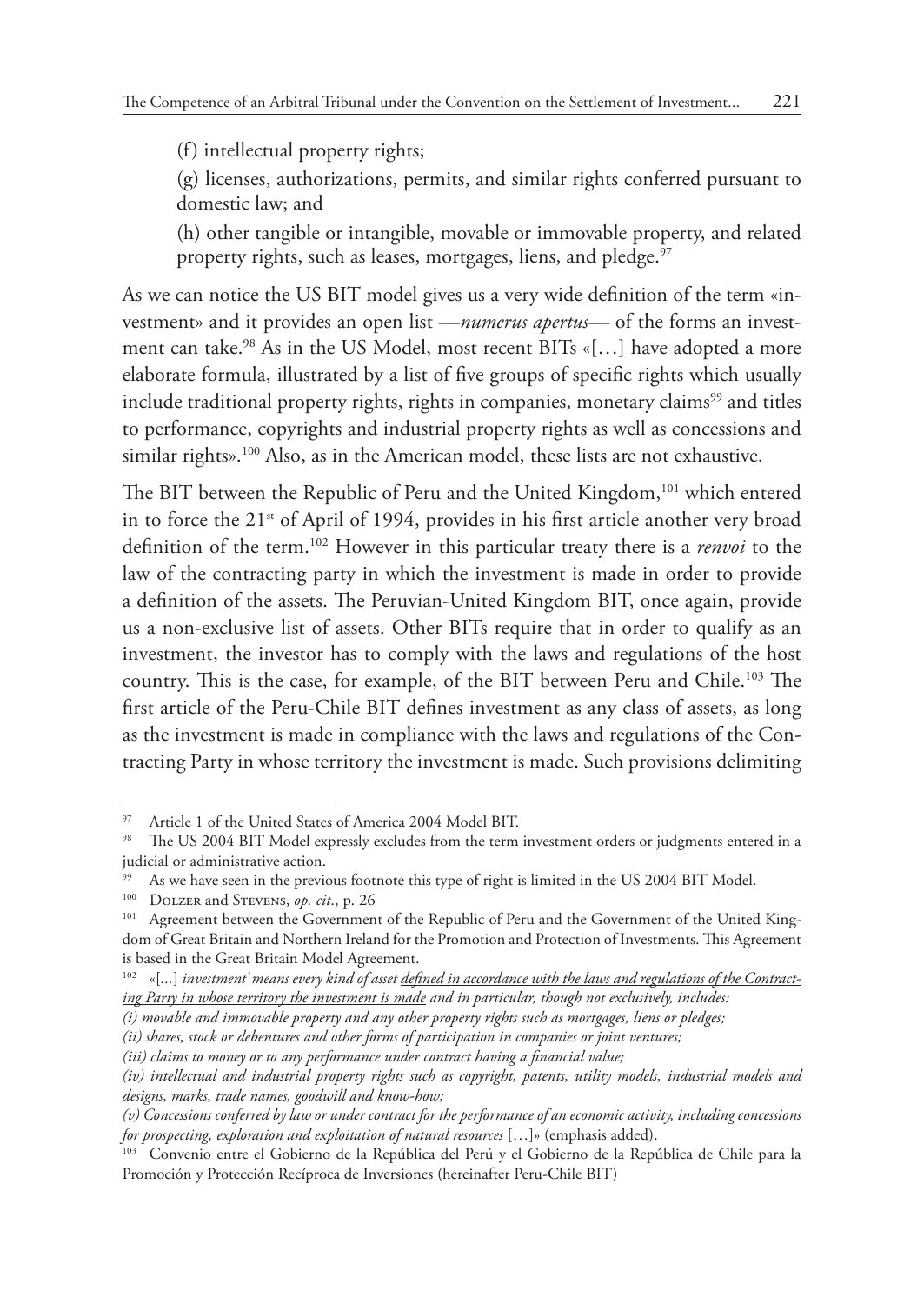the scope of a BIT have a sound policy foundation. As the arbitral tribunal explains in *Salini v. Morocco*, such a limitation «[…] aims in particular to assure that the bilateral Agreement does not protect investments which it should not, generally because they are illegal».104 These kind of provisions try to assure that investors do not obtain international protection of a host country's BIT for investment activities that are unlawful in that country.

We had looked at some of the definitions BITs provide for the term «investment» and how these definitions can send us back to the host country's legislation, sometimes in order to provide a definition for an asset and sometimes to specify how the investment must be conducted. The thesis proposed in this point is that the definition of an investment provided by a BIT though which consent to ICSID arbitration is sought can determine the jurisdiction of the Centre in a particular case. In that sense the focus in BITs is essential when they can constitute the consent of the State to ICSID arbitration. The reason for this is the lack of a definition of investment in the Washington Convention. If we add to this the fact that the BIT constitutes, in its terms, the State's consent to arbitrate, the conclusion would be that in those cases the BITs definition of an investment would limit the scope of the tribunal's jurisdiction. For that reason a tribunal has to be very careful in assessing if a particular dispute is related to an investment in the terms agreed in the BIT**.**

Schreuer sets some examples of the evaluation of investment definitions in BITs in order to determine the jurisdiction of the Centre:

In AAPL v. Sri Lanka, the dispute arose directly out of an officially approved investment. Its nature as an investment under the Convention and under the BIT between the United Kingdom and Sri Lanka was never cast into doubt. In AMT v. Zaire, the Respondent argued that its dispute was really with a Zairian company in which the Claimant was merely a majority stockholder. Therefore, AMT had not made a direct investment in its name. The Tribunal rejected this argument and pointed out that under the terms of the Zaire-United States BIT the term 'investment' included 'shares of stock or other interests in a company'. Therefore, AMT's investment consisted of a participation in the Zairian company. In Fedax v. Venezuela, the Tribunal held that promissory notes being credit instruments were covered by the terms 'every kind of asset' and more specifically 'titles of money' as used in the Netherlands-Venezuela BIT to define the concept of investment.<sup>105</sup>

In all the above mentioned cases we can clearly see how tribunals refer to specific BITs in order to provide an «investment» definition. In that sense the jurisdiction of the Centre is constrained by the «investment» definition provided on a particular

<sup>104</sup> *Salini v. Morocco*, Jurisdictional Decision, para. 46.

<sup>105</sup> Schreuer, Christoph, *op. cit.*, pp 130-131.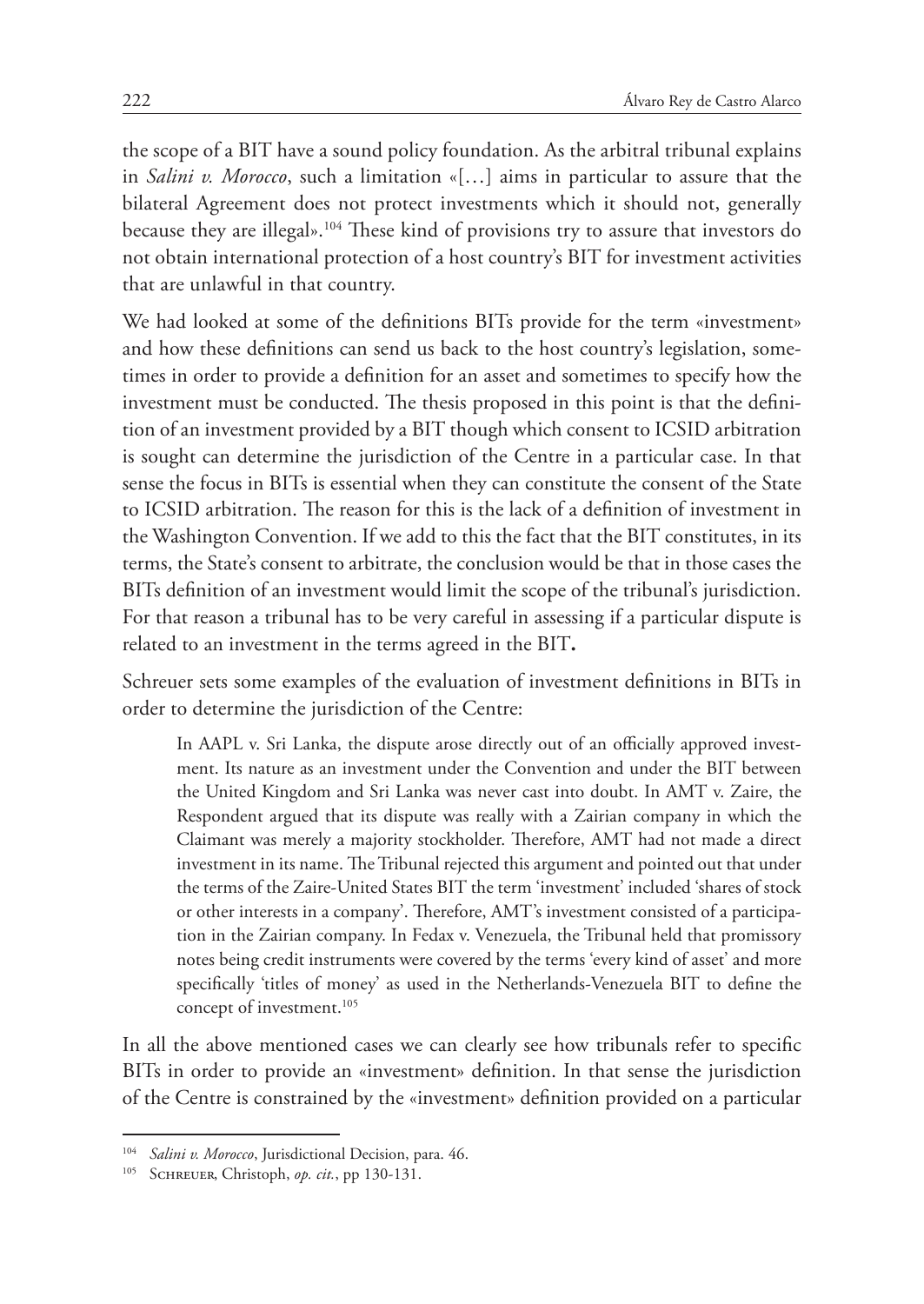BIT. From the «investment point of view» a case-by-case approach will be required then in order to assess the jurisdiction of the Centre in each case that is brought by means of a BIT. This is because the investment definition provided in a BIT covers the lack of definition of the ICSID Convention and sets up the terms of the State's consent to arbitrate.

### **4.4.** *Ratione Temporis* **Provisions**

The general rule in international law, as embodied in article 28 of the United Nations Vienna Convention of 1969 on the Law of Treaties (hereinafter the Vienna Convention), «[…] is that unless there is a different interpretation of the treaty or unless it is otherwise established in its provisions, such provisions are not binding in connection with an act or event which took place or a situation that ceased to exist before its entry into force».<sup>106</sup> Most BITs contain provisions with respect of the time in which they become effective and their *ratione temporis* scope. Sometimes these provisions follow the general rule we have described above and sometimes they provide for the application of the BIT to acts that took place before the entry into force of the BIT. States' consent, as we have mentioned before, is under the scope of the BIT. The scope of the BIT can be constraint by provisions referring to its temporal application. These provisions usually refer to: (i) Its entry in to force; (ii) If it covers investments made before or after its entry in to force; and, (iii) If it covers disputes originated before or after its entry in to force. As we will analyse in the next paragraphs the issues concerning this type of provisions are twofold.

Redfern and Hunter identify two possible situations that may arise before an ICSID tribunal in order to analyse the jurisdiction of the Centre. The first issue is related to the protection of investments realized prior to the day in which the BIT entered in to force, according to them «[e]arlier practice inclined towards granting protection only to investments made *after* the BIT come into effect»,<sup>107</sup> the reason being that the purpose of the BIT was to promote new investment.<sup>108</sup> However certain BITs protect investments made prior to the entry into force of the instrument, providing for their application to investments that already existed at the time of their entry into force and to investments made after its entry into force. This is the case of article 2 of the Peru-Chile BIT —we will deal later in this point with that particular article,

<sup>106</sup> *Técnicas Medioambientales Temed, S.A. v. United Mexican States*. (ICSID Case N° ARB (AF)/00/2) Award, 29 May 2002, (unofficial English translation) at: <http://www.worldbank.org/icsid/cases/laudo-051903%20- English.pdf> para. 63.

<sup>&</sup>lt;sup>107</sup> REDFERN, Alan and Martin HUNTER, *op. cit.*, pp. 566-567.

<sup>108</sup> *Ibid*.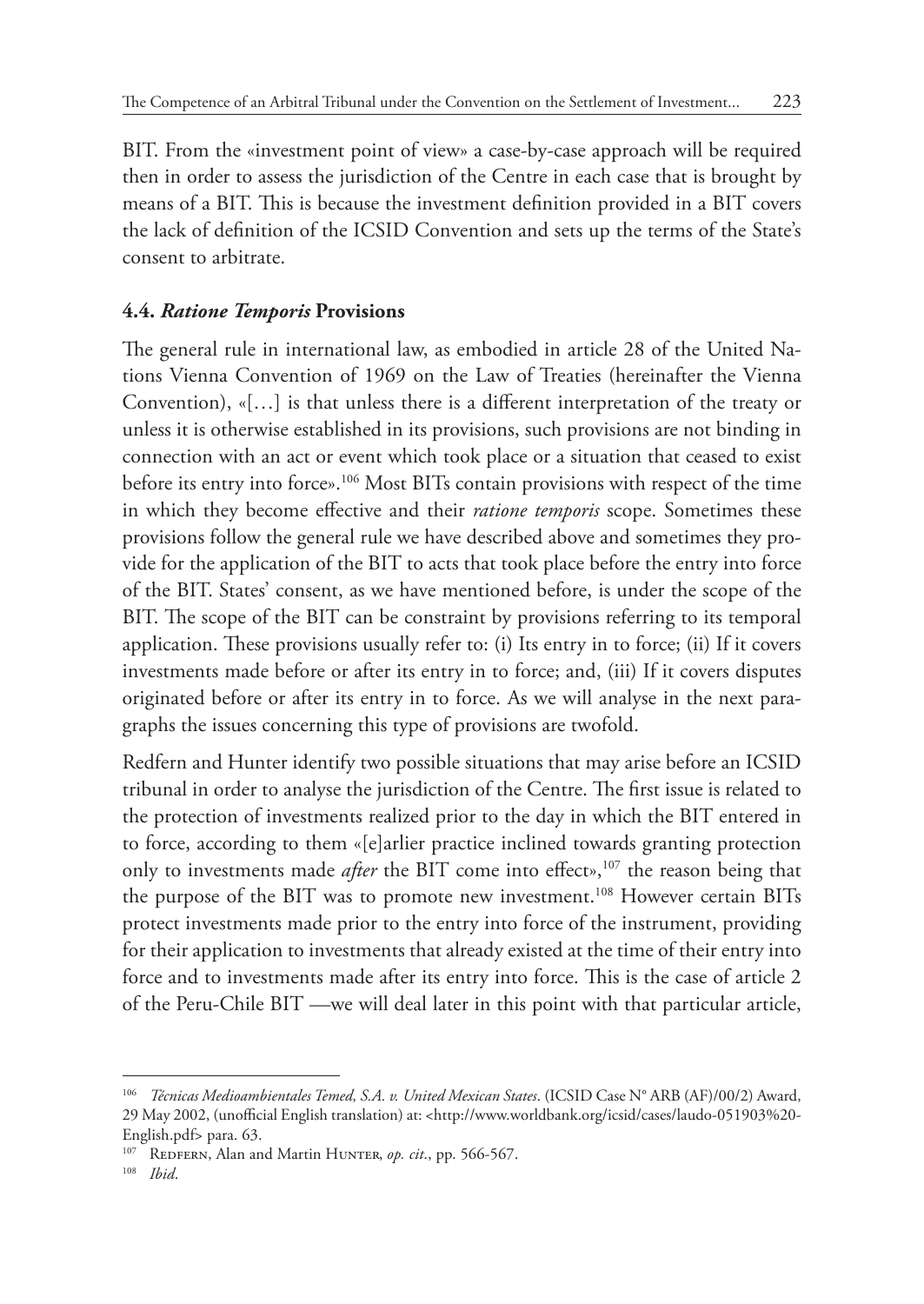as we refer to a case— and of article XIV of the Argentina-US BIT,<sup>109</sup> which provides the following:

1. This Treaty shall enter into force thirty days after the date of exchange of instruments of ratification. It shall remain in force for a period of ten years and shall continue in force unless terminated in accordance with paragraph 2 of this Article. *It shall apply to investments existing at the time of entry into force as well as to investments made or acquired thereafter* (emphasis added).<sup>110</sup>

The second issue is related to the investment dispute, and the time when it comes into existence in order to determine if the dispute is covered by the BIT's dispute settlement provisions. This situation appears when a BIT only covers disputes that arise after its entry in to force either expressly or by an interpretation realized pursuant to article 28 of the Vienna Convention. Disputes occur during a particular time or period of time. In some cases this is easier to identify than in others. In the abovementioned situation it is paramount to identify when the dispute originates. We can find a good example of this circumstance in *Empresas Lucchetti S.A. and Lucchetti Peru S.A. v. Republic of Peru* (hereinafter *Lucchetti v. Peru*).111

In *Lucchetti v. Peru* the tribunal held that it had no jurisdiction to hear the merits of a claim presented by a Chilean company and a Peruvian company.112 The dispute concerned a pasta factory operating in Lima, owned by the second claimant. The companies based their request in the Peru-Chile BIT which provided for ICSID arbitration under certain conditions. This decision was made because according to the tribunal the dispute in which the request for arbitration was based fell outside Peru's consent to arbitrate under the Peru-Chile BIT. The tribunal considers in order to give the award113 the *ratione temporis* provision included in article 2 of the mentioned BIT, which provides as follows:

This Treaty shall apply to investments made before or after its entry in to force by investors of one Contracting Party, in accordance with the legal provisions of the other Contracting Party and in the latter's territory. *It shall not, however, apply to differences or*  disputes that arose prior to its entry into force (emphasis added).<sup>114</sup>

<sup>&</sup>lt;sup>109</sup> Treaty between United States of America and the Argentine Republic Concerning the Reciprocal Encouragement and Protection of Investment (hereinafter Argentina-US BIT).

<sup>110</sup> Article XIV (1) of the Argentina-US BIT.

<sup>111</sup> *Empresas Lucchetti S.A. and Lucchetti Peru S.A. v. Republic of Peru* (ICSID Case N° ARB/03/4) Award, 7 February 2005, at <http://www.worldbank.org/icsid/cases/lucchetti-award.pdf>.

<sup>112</sup> 98% of the shares of this company where owned by Empresas Lucchetti S.A., the first claimant. This is important in order to consider the second claimant as a Chilean investor for the purposes of the dispute resolution provisions of the Peru-Chile BIT.

<sup>&</sup>lt;sup>113</sup> This award is currently being object of an annulment proceeding in ICSID under article 52 of the ICSID Convention.

<sup>114</sup> Unofficial translation of article 2 of the Peru-Chile BIT.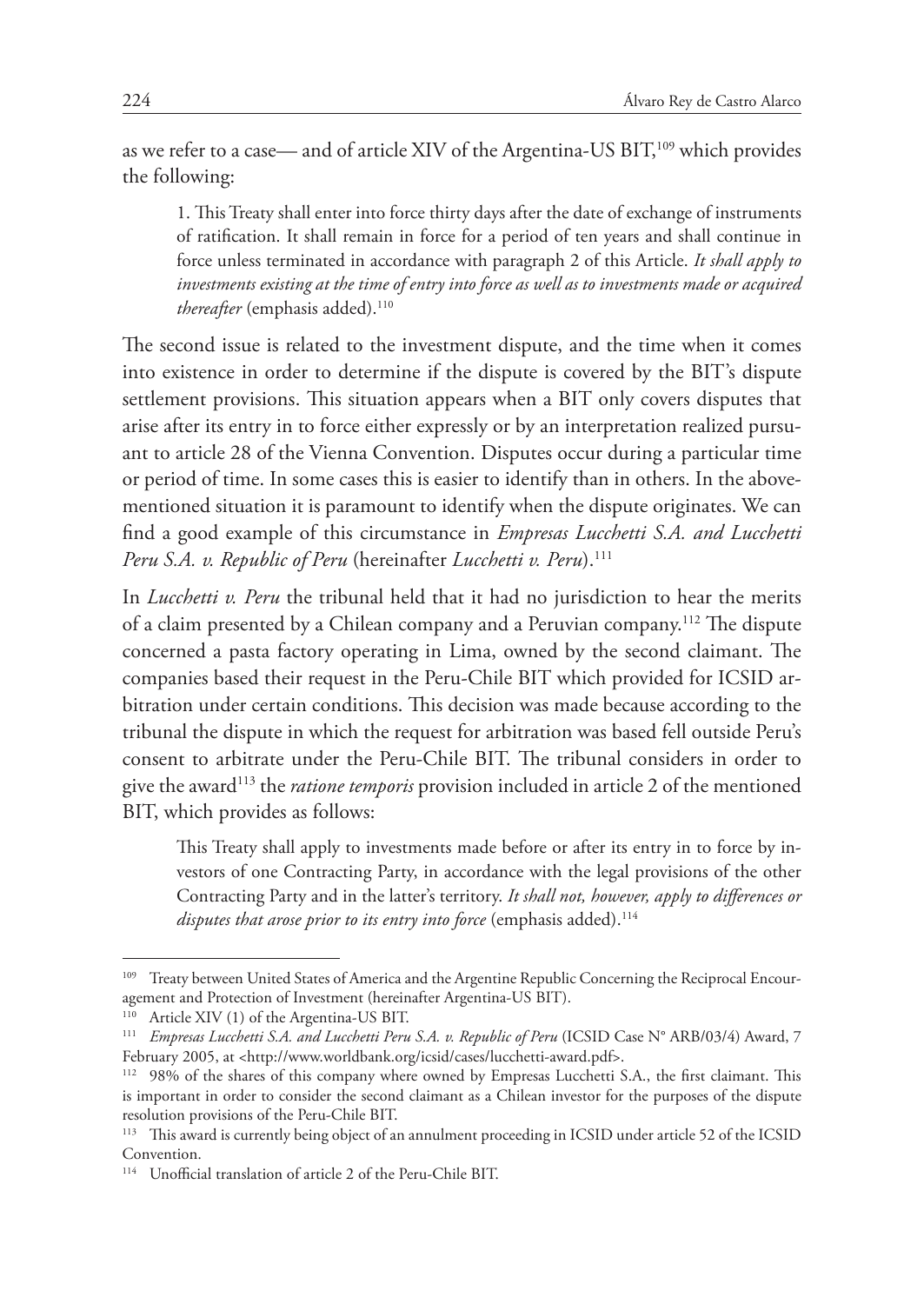The Peru-Chile BIT entered into force the  $3<sup>rd</sup>$  of August 2001. The claimants argued that the dispute was first raised with a letter they addressed to the President of the Republic of Peru dated 3<sup>rd</sup> of October 2001, and related to two Decrees of the Municipality of Lima which *inter alia* revoked Lucchetti Peru S.A. operating license and ordered the permanent closure of the industrial establishment. The Decrees were promulgated on the  $16<sup>th</sup>$  of August 2001 and published the  $22<sup>nd</sup>$  of August 2001. By that means claimants sustain that «[…] the dispute began after the BIT came into force, and that, therefore, the Tribunal has jurisdiction *ratione temporis».*<sup>115</sup>

On the other hand, the respondent objected the jurisdiction *ratione temporis* of the tribunal with the following argument: (i) The BIT's provisions do not apply to disputes and controversies that arose before the BIT entered into force; (ii) The BIT entered into force the  $3<sup>rd</sup>$  of August 2001; (iii) The dispute between Lucchetti companies and the Peruvian authorities began in 1997-1998; Therefore, (iv) The tribunal lacked of jurisdiction *ratione temporis* to hear the case.<sup>116</sup>

According to the respondent the dispute began in 1997-1998 because the Claimants commenced the construction of the factory, around August 1997, «[…] without obtaining the necessary urban habilitation and environmental approvals and that their approach throughout the construction process was to build their plant quickly, without regard for Peruvian laws and regulations, in the expectation that they could then present a *fait accompli* to the municipal authorities  $[\dots]_{\mathfrak{d}}$ ,  $^{117}$ 

In support of its contention that there was only one dispute and that it arose before the BIT entered into force and continued beyond that date, Respondent submits that the subject matter of the dispute was the same in 1997/98 as in 2001 when Decrees 258 and 259 were adopted, and the conflict between Claimants and the municipal authorities during that entire period of time amounted to an interrelated series of events which together make up a single dispute.<sup>118</sup>

The tribunal found that the dispute arose before the BIT entered into force, as the respondent stressed and for that means it hold as we have mentioned previously that it had no *ratione temporis* jurisdiction over Lucchetti's claim. This case constitutes a good example of how States can constrain their consent to ICSID arbitration only to disputes that arise after the entry in to force of the BIT.

<sup>115</sup> *Empresas Lucchetti S.A. and Lucchetti Peru S.A. v. Republic of Peru* (ICSID Case N° ARB/03/4) Award, 7 February 2005, at <http://www.worldbank.org/icsid/cases/lucchetti-award.pdf>, para. 25.

<sup>116</sup> *Ibid*.

<sup>117</sup> *Ibid.*, para. 28.

<sup>118</sup> *Ibid.,* para. 41.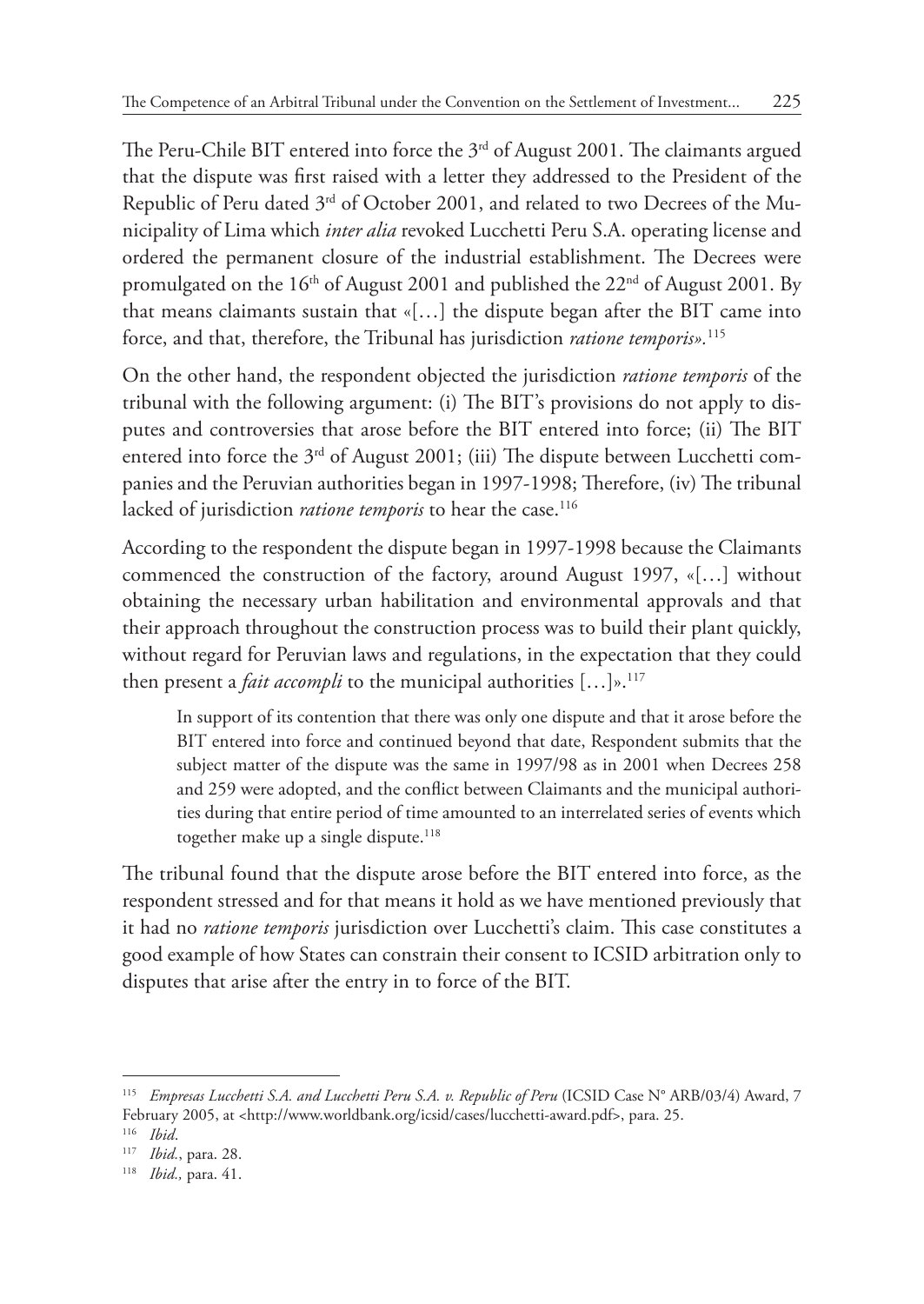As we have seen States' consent to ICSID arbitration can be limited by temporal means. Circumstances that may develop from the application of *ratione temporis* provisions have to be analysed in a case-by-case approach. This kind of provisions often leads to situations in which the entry into force of a BIT has to be analysed *vis-à-vis* the time the investment was made or to the time when the dispute arises.

#### **5. Admissibility**

In some cases arbitral tribunals will have to deal with questions of admissibility as a preliminary issue. Although none of the provisions of the Washington Convention refer to admissibility, the question has been considered by ICSID tribunals. Jurisdiction and admissibility are two different preliminary issues that can be brought to a tribunal for their consideration. The former refers to the power of a tribunal to hear a case; while the latter considers whether it is appropriate for the tribunal to hear the case («whether the case itself is defective»).<sup>119</sup> In other words, admissibility refers to the discretion that can be exercised by a tribunal to dismiss or suspend claims without addressing the merits for the time being. Highet draws an interesting distinction in his dissenting opinion to the *Waste Management v. Mexico* Award: «If the Claimant's case is inadmissible, the Tribunal has jurisdiction to hear it, but should decline it on grounds relating to the case itself —not relating to the roles or powers of the Tribunal»120. Brownlie describes the distinction between objections to jurisdiction and admissibility in the following way:

Objections to the jurisdiction, if successful, stop all proceedings in the case, since they strike at the competence of the tribunal to give rulings as to the merits or admissibility of the claim. An objection to the substantive admissibility of a claim invites the tribunal to reject the claim on a ground distinct from the merits […] *In normal cases the question of admissibility can only be approached when jurisdiction has been assumed* (emphasis added)<sup>121</sup>

The arbitral tribunal in *Société Générale de Surveillance v. Republic of the Philippines* (hereinafter *SGS v. Philippines*) concluded that there is a « degree of flexibility in the way» a matter of admissibility is applied.122 In *SGS v. Philippines* a request for arbitration was presented, by Société Générale de Surveillance (hereinafter SGS),

<sup>119</sup> *Waste Management, Inc. v. United Mexican States* (hereinafter *Waste Management v. Mexico)* ICSID Case N° ARB(AF)/98/2, Arbitral Award, Dissenting Opinion of Keith Highet, 8 May 2000 at <http://www.world bank.org/icsid/cases/waste\_diss.pdf>, para. 58.

 $\frac{120}{121}$  *Ibid.*, at n. 45.

<sup>121</sup> Brownlie, Ian. *Principles of Public International Law*. 6th ed. Oxford: Clarendon Press, 2003, p. 457.

<sup>&</sup>lt;sup>122</sup> Société Générale de Surveillance S.A. v. Republic of the Philippines, ICSID Case N° ARB/02/6, Decision on Jurisdiction, 29 January 2004, at <http://www.worldbank.org/icsid/cases/SGSvPhil-final.pdf>, at para. 170.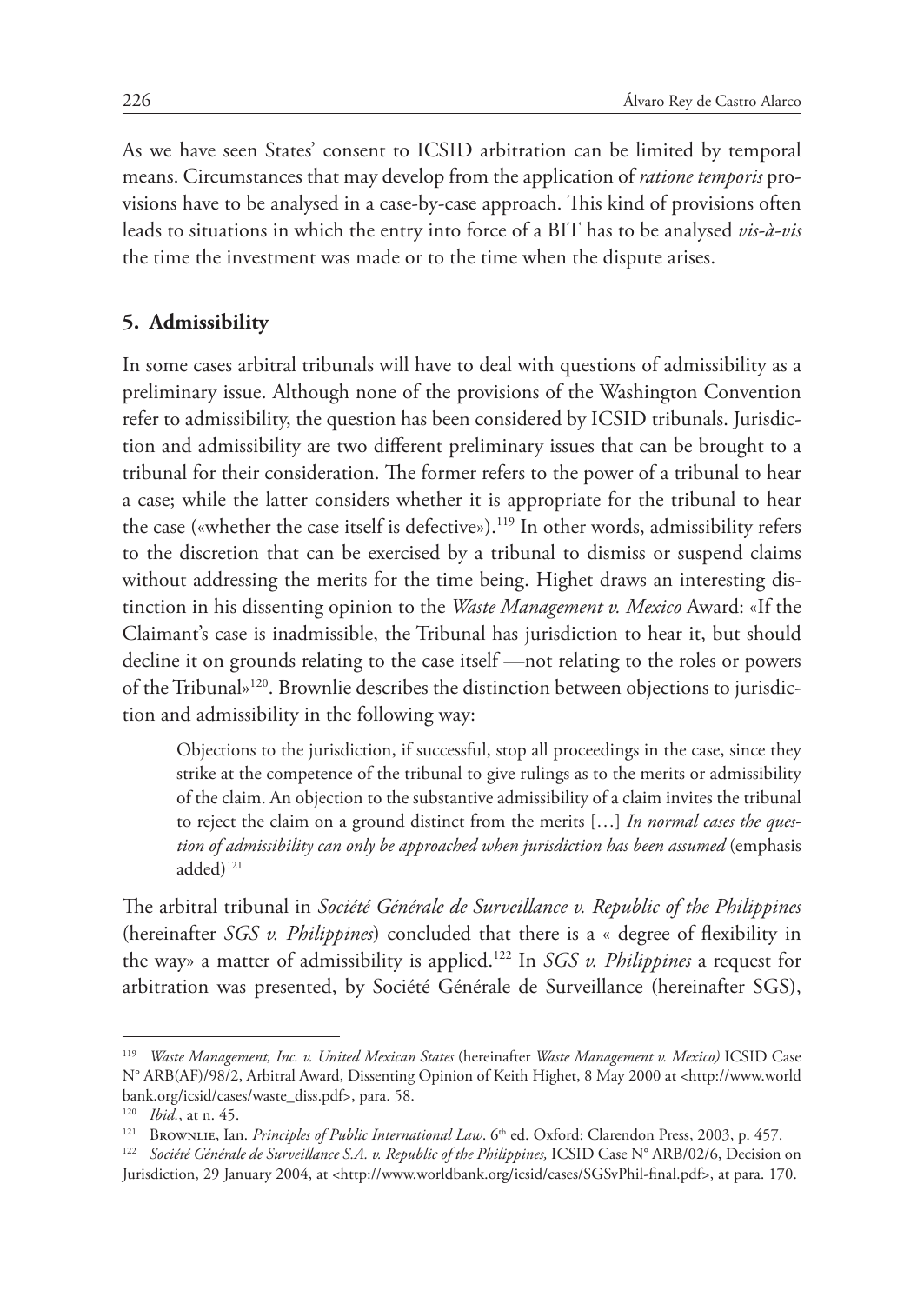based on alleged breaches to an agreement for the provision of comprehensive import supervision services (hereinafter CISS agreement). SGS invoked the provisions of the bilateral agreement of 1997 between the Swiss Confederation and the Republic of Philippines on the Promotion and Reciprocal Protection of Investments, which provided, *inter alia*, for ICSID arbitration. However, the Philippines objected to the jurisdiction of the ICSID tribunal. One of the arguments used by the Philippines was that SGS's request for arbitration was based in a purely contractual claim (non payment under a contract) and the CISS agreement had a jurisdictional clause according to which «[a]ll actions concerning disputes in connection with the obligations of either party to this Agreement shall be filed at the Regional Trial Courts of Makati or Manila».<sup>123</sup> In other words, the CISS agreement referred disputes concerning the agreement to domestic courts and on that basis Philippines presented one of its arguments for lack of jurisdiction.

For the tribunal the fact that the CISS agreement referred to another forum wasn't a matter of jurisdiction but one of admissibility, and on that basis it concluded, *inter*  alia, that «[...] such a contractual claim, brought in breach of the exclusive jurisdiction clause embodied in Article 12 of the CISS Agreement, is inadmissible, since Article 12 is not waived or over-ridden by [...] the BIT or by Article 26 of the ICSID Convention».124 The tribunal held its jurisdiction over the dispute and stayed the proceedings until the parties resolved in the domestic courts the exact amount owed by the Philippines to SGS under the contract at issue in that dispute-decision that show us to a certain extent the difference between jurisdiction and admissibility. The tribunal decided that it had «[…] the power to stay proceedings pending the determination, by some other competent forum, of an issue relevant to its own decision».<sup>125</sup>

In a recent publication Emmanuel Gaillard<sup>126</sup> criticizes this decision. He argues that «[…] when a BIT tribunal asserts jurisdiction, it should effectively exercise such jurisdiction, be it over claims relating to more traditional provisions of the treaty or over claims alleging the violation of an observance of undertakings clause».<sup>127</sup> We believe that the «discretionary measure» taken by the *SGS v. Philippines* tribunal was made in accordance with the ICSID Convention and the Arbitration Rules, as we will explain in the following paragraph.

<sup>123</sup> *SGS v. Philippines,* Decision on Jurisdiction*,* para. 22.

<sup>124</sup> *Ibid.*, para. 169.

<sup>125</sup> *Ibid.*, para. 173.

<sup>126</sup> Mr. Emmanuel Gaillard acted as a counsel for SGS in *SGS v. Pakistan* as well as in *SGS v. Philippines*.

<sup>&</sup>lt;sup>127</sup> GAILLARD, Emmanuel. «*Investment Treaty Arbitration and Jurisdiction Over Contract Claims – the SGS Cases Considered».* In Todd Weiler (Ed.). *International Investment Law and Arbitration: Leading Cases from the ICSID, NAFTA Bilateral Treaties and Costumary International Law*. London: Cameron May, 2005, p. 346.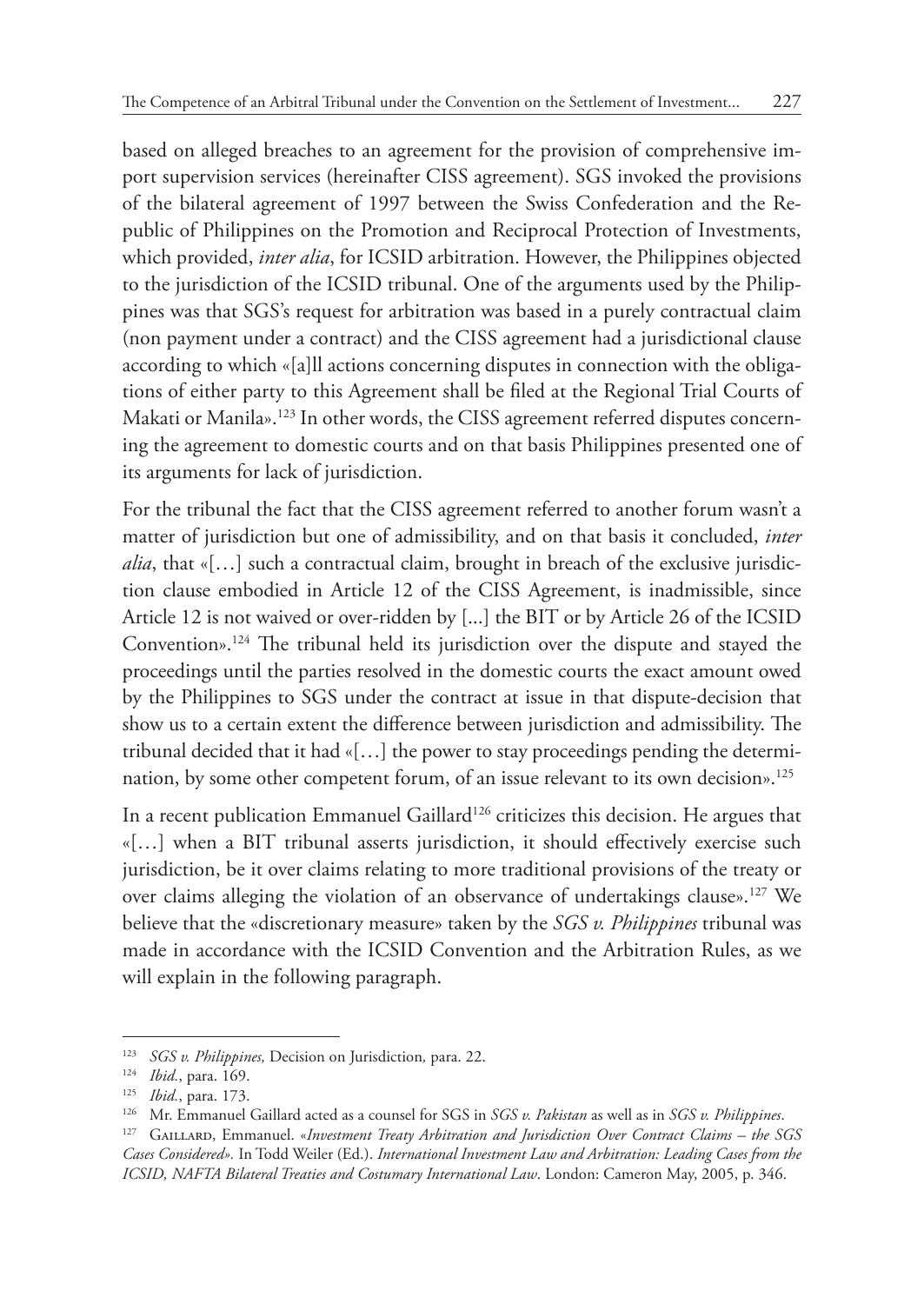According to the mentioned award the power to stay proceedings derived from article 44 of the ICSID Convention, which provides that « [i]f any question of procedure arises which is not covered by this Section or the Arbitration Rules or any rules agreed by the parties, the Tribunal shall decide the question».<sup>128</sup> Article 44 provides ICSID arbitral tribunals with a «degree of discretion and flexibility» in cases where there is no applicable provision in Section 3 of Chapter IV of the ICSID Convention or the Arbitration Rules or rules agreed between the parties.129 There is then a certain amount of discretion in order to admit the competition over a case. Rule 19 of the Arbitration Rules go in the same sense giving the tribunal the power to «make the orders required for the conduct of the proceeding».130 We can say then that the discretion applicable in a particular decision by an ICSID tribunal derives from the Washington Convention and from the Arbitration Rules.

The Decision on Jurisdiction in *SGS v. Philippines* suggests us that the «degree of discretion»131 to address matters of admissibility, that can be applied by ICSID tribunals, is analogous, in some cases, to the practice of national courts faced with non-jurisdictional claims such as *forum non conveniens* and *lis alibi pendens.*132 We will develop both doctrines in the next paragraphs.

The doctrine of *forum non conveniens* has its origins in the nineteenth century. The principle of *forum non conveniens* refers to the most appropriate forum in order to hear a case, and gives other forums the power to stay proceedings on a discretionary basis, although both forums have jurisdiction over the case. According to Dicey and Morris:

The doctrine of forum non conveniens, i.e. that some other forum is more «appropriate» in the sense of more suitable for the ends of justice, was developed by the Scottish courts in the nineteenth century, and was adopted (with some modifications) in the United States. The Scots rule is that the court may decline to exercise jurisdiction, after giving consideration to the interests of the parties and the requirements of justice, on the grounds that the case cannot be suitably tried in the Scottish court nor full justice be done there, but only in another court (footnotes omitted).<sup>133</sup>

This principle wasn't fully accepted in English courts in order to stay actions against defendants sued in England until 1984.134 A few years latter, in *Spiliada Marime Corp.* 

<sup>&</sup>lt;sup>128</sup> Article 44 of the ICSID Convention.

<sup>129</sup> *Ibid*.

<sup>&</sup>lt;sup>130</sup> Rule 19 of the Arbitration Rules.

<sup>131</sup> *SGS v. Philippines,* Decision on Jurisdiction*,* at para 170.

<sup>132</sup> *Ibid.*, at n 95.

<sup>&</sup>lt;sup>133</sup> DICEY, Albert Venn and John Humphrey Morris. *Dicey and Morris on Conflict of Law.* 13<sup>th</sup> ed. London: Sweet & Maxwell, 2000, p. 389.

<sup>134</sup> *Ibid*. See also: *Owners of the Las Mercedes v. Owners of the Abidin Daver*. [1984] A.C. 398.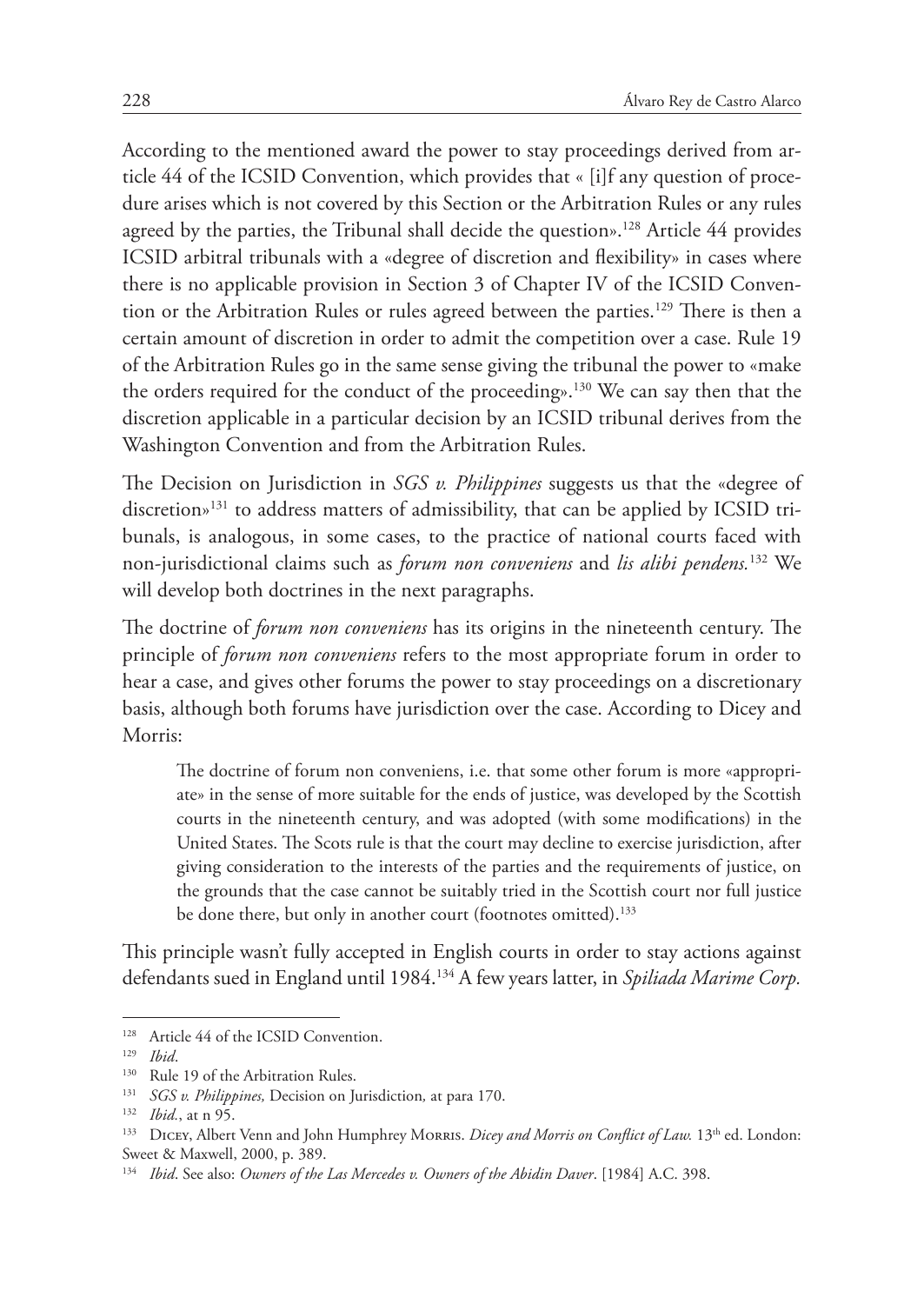*v. Cansulex Ltd*.(hereinafter *Spiliada case*), a leading case for the application of *forum non conveniens* in order to stay proceedings, Lord Goff of Chieveley stated that:

The basic principle is that a stay will only be granted on the ground of forum non conveniens where the court is satisfied that there is some other available forum, having competent jurisdiction, which is the appropriate forum for the trial of the action, i.e. in which the case may be tried more suitably for the interests of all the parties and the ends of justice.<sup>135</sup>

Next we consider the case of *Lis alibi pendens. Lis alibi pendens* is the case of continuing simultaneous litigation in two different countries involving the same parties and the same issues.136 The case of *Lis alibi pendens* is closely linked with the principle of *forum non conveniens*. Although Lord Goff of Chieveley didn't explain how the principle operates in cases involving multiplicity of proceedings in the *Spiliada case*, he did so in *De Dampierre v. De Dampierre.*137 In the last referred case he stated that:

Under the principle of forum non conveniens now applicable in England as well as in Scotland, the court may exercise its discretion under its inherent jurisdiction to grant a stay where «it is satisfied that there is some other tribunal, having competent jurisdiction, in which the case may be tried more suitably for the interests of the parties and for the ends of justice» […] The effect is that the court in this country looks first to see what factors there are which connect the case with another forum. If, on the basis of that inquiry, the court concludes that there is another available forum which, prima facie, is clearly more appropriate for the trial of the action, it will ordinarily grant a stay […] *The same principle is applicable whether or not there are other relevant proceedings already pending in the alternative forum* (footnote omitted and emphasis added).138

It can be suggested that these principles could be applied by analogy in ICSID proceedings in order to answer admissibility questions and to stay proceedings. However we have to remember at this point that although the analogy could be viable, part of the decision in *SGS v. Philippines* was based on the jurisdictional clause of the CISS Agreement, namely, the contract had an exclusive forum selection in favour of local courts. A cautious approach has to be taken in this respect. Although at the end we can conclude that the CISS Agreement gives jurisdiction to the local courts in Philippines, we have to consider a case-by-case approach to address questions of admissibility.

As mentioned at the beginning of this section, the ICSID Convention does not provide any express grounds to dismiss a case for inadmissibility. In that sense another

<sup>135</sup> *Spiliada Maritime Corp v Cansulex Ltd*. [1987] A.C. 460.

<sup>136</sup> CHESHIRE, Geoffrey Chevalier and Peter Machin NORTH. Cheshire and North's Private International Law.

<sup>13</sup>th ed. London: Butterworths, 1999, p. 347.

<sup>137</sup> *Ibid.*, p. 348. See also: *De Dampierre v. De Dampierre*. [1988] AC 92.

<sup>138</sup> *Ibid*.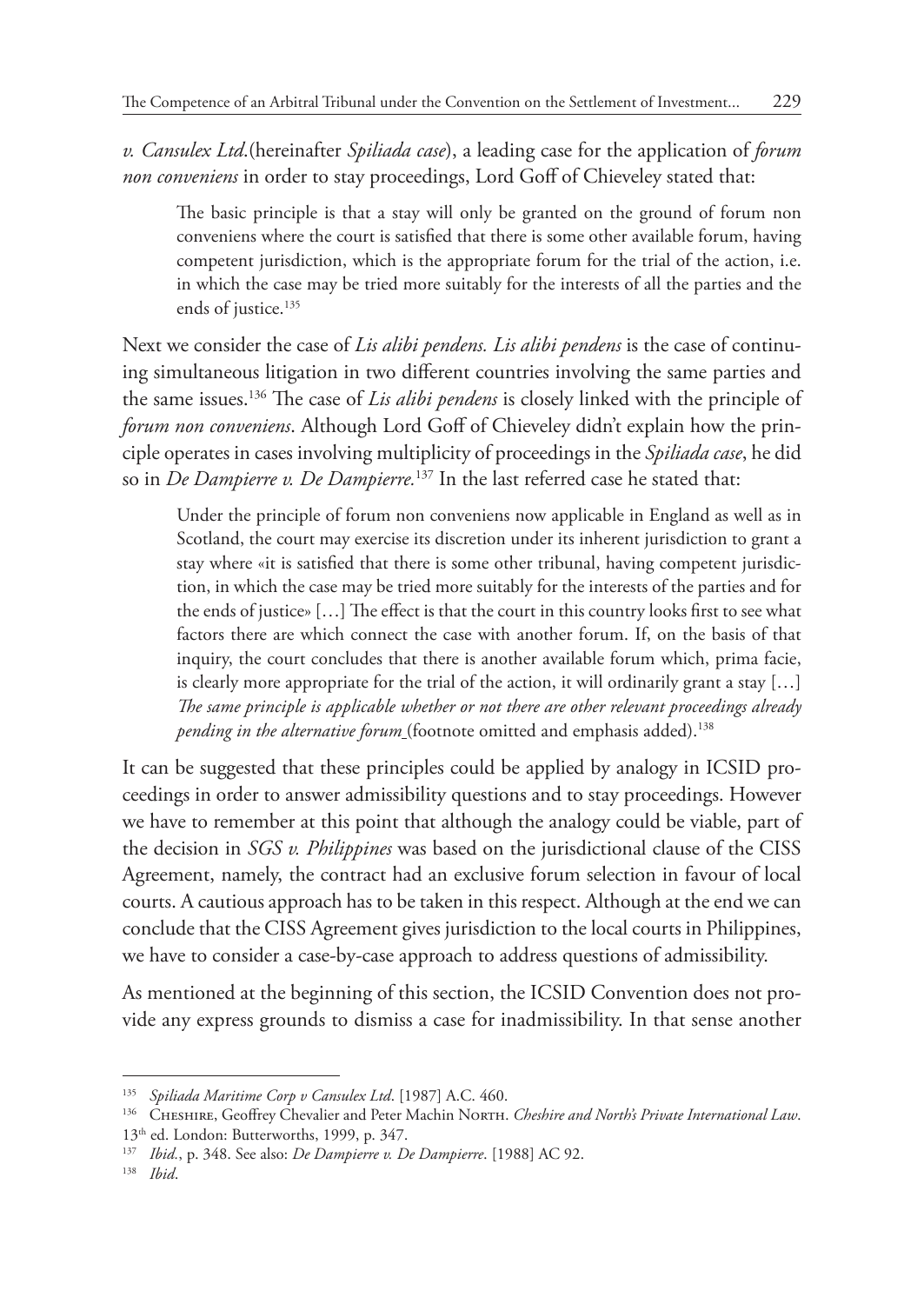approach to the distinction between jurisdiction and admissibility in investment arbitration has been mentioned by Laird, referring to the case where preliminary requirements are placed in the text of an instrument, mentioning, *inter alia*, article 25 of the ICSID Convention.<sup>139</sup> In those cases «[...] it is simpler to term them as being broadly jurisdictional rather than to identify any particular requirement more specifically as a question of admissibility».<sup>140</sup> He mentions that a requirement concerning the nationality of the claimant or the existence of a legal dispute could be considered questions of admissibility.<sup>141</sup> However, as we have seen, article 25 of the ICSID Convention deals with the nationality of the claimant and the existence of a legal dispute as issues of jurisdiction. In that perspective, issues that would normally be considered admissibility questions can be identified as jurisdictional issues by a formalistic or literal application of the ICSID Convention.

In that sense we believe that the requirements establish in article 25 of the ICSID Convention should be considered as jurisdictional issues, despite that sometimes some of those requirements are considered as questions of admissibility. An interpretation of article 25 made in compliance with article 31  $(1)^{142}$  of the Vienna Convention will lead us to that conclusion.

We have to say at this point that the distinction between jurisdiction and admissibility in the «ICSID *fora*» is not a very clear one. Although the ICSID Convention provides which are the jurisdictional requirements of a case, it doesn't refer to questions of admissibility. Laird has observed that «[t]he distinction between an objection to the substantive admissibility of a claim and an objection to the jurisdiction of a Tribunal in international investment law is one area that is the subject of divergent analysis and treatment in the developing jurisprudence» (footnote omitted). <sup>143</sup>

In *SGS Société Générale de Surveillance S.A. v. Islamic Republic of Pakistan*144 (hereinafter *SGS v. Pakistan*) Decision of Jurisdiction, a decision taken some months before the decision in *SGS v. Philippines*, another ICSID tribunal didn't refer to the distinction

<sup>139</sup> LAIRD, Ian A. «A Distinction without a Difference? An Examination of the Concepts of Admissibility and Jurisdiction in Salini v. Jordan and Methanex v. USA». In: Todd Weiler (Ed.). *International Investment Law and Arbitration: Leading Cases from the ICSID, NAFTA Bilateral Treaties and Costumary International Law*. London: Cameron May, 2005, p. 216.<br><sup>140</sup> Ibid

*Ibid.* 

<sup>141</sup> *Ibid*.

<sup>&</sup>lt;sup>142</sup> «Article 31 General rule of interpretation: 1. A treaty shall be interpreted in good faith in accordance with the ordinary meaning to be given to the terms of the treaty in their context and in the light of its object and purpose […]».

<sup>143</sup> *Ibid.*, p. 202.

<sup>144</sup> *SGS Société Générale de Surveillance S.A. v. Islamic Republic of Pakistan*. (ICSID Case N° ARB/01/13), Decision on Jurisdiction, 6 August 2003, at: <http://www.worldbank.org/icsid/cases/SGS-decision.pdf>.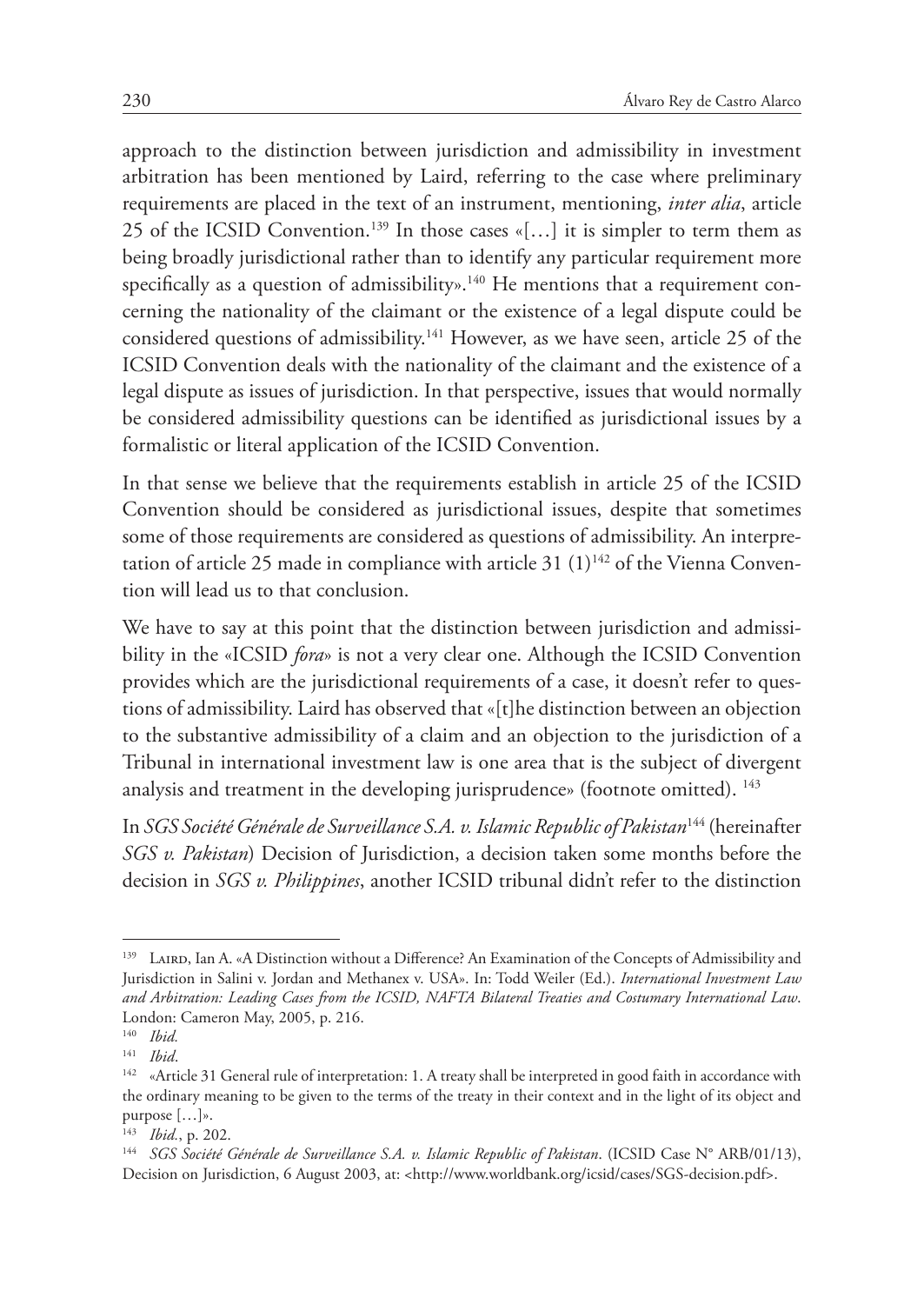between jurisdiction and admissibility in a similar case. We mention this case because the similarities are quite obvious.<sup>145</sup> Both cases refer to contractual claims that could be covered by dispute settlements clauses in agreements and at the same time by BITs with provisions referring disputes to ICSID arbitration. In the case of *SGS v. Pakistan* there was an ongoing arbitration in accordance with the Pre-Shipment Inspection Agreement (hereinafter PSI Agreement) which submitted disputes arising out of such agreement to arbitration under Pakistan's arbitration act. The tribunal in *SGS v. Pakistan* decided, *inter alia*: (i) That it had jurisdiction over SGS's claims that Pakistan breached the BIT (ii) That it had no jurisdiction over SGS's claims that Pakistan breached the PSI Agreement or over Pakistan's claims that SGS breached the PSI Agreement; and, (iii) Not to stay proceedings pending a resolution of the arbitration under the PSI Agreement.<sup>146</sup>

The difference between the two Decisions on Jurisdiction as explained by the *SGS v. Philippines* tribunal is that the tribunal in *SGS v. Pakistan* declined to stay proceedings because «[…] it held that there was no sufficient overlap between the BIT claims before it and the contractual claims before the Pakistan arbitrator».147 This can be corroborated by looking at the *SGS v. Pakistan* Decision on Jurisdiction where it is held that: «The Claimant can proceed with the BIT claims that are within the subject-matter jurisdiction of this Tribunal without having the factual predicate of a determination by the PSI Arbitrator that either party breached that Agreement».<sup>148</sup> It is also clear from the case that the tribunal in *SGS v. Pakistan* decided that the BIT didn't cover claims over PSI's Agreement breaches,<sup>149</sup> we believe that this is the biggest difference between both decisions regarding the admissibility question.

The tribunal in *SGS v. Philippines* argued that «implicit in the discussion in *SGS v. Pakistan* is the view that an ICSID Tribunal has the power to stay proceedings pending the determination, by some other competent forum, of an issue relevant to its own decision».150 From our point of view it is not clear that the *SGS v. Pakistan* tribunal had made such an assertion either expressly or implicitly. In that sense it is only clear to us that the tribunal analysed Pakistan's request to stay the proceedings.151 However, as we mentioned before we agree, with the fact that article 44 of the ICSID Convention and Rule 19 of the Rules of Arbitration give tribunals some

<sup>145</sup> This case is refer as «the sister case» in the *SGS v. Philippines* Decision on Jurisdiction (*SGS v. Philippines,*  Decision on Jurisdiction*,* para 10).

<sup>146</sup> *SGS v. Pakistan,* Decision on Jurisdiction*,* para. 190.

<sup>147</sup> *SGS v. Philippines,* Decision on Jurisdiction*,* para. 172.

<sup>148</sup> *SGS v. Pakistan,* Decision on Jurisdiction*,* para. 188.

<sup>149</sup> *Ibid.,* para. 173.

<sup>150</sup> *SGS v. Philippines,* Decision on Jurisdiction*,* para. 173.

<sup>151</sup> *SGS v. Pakistan,* Decision on Jurisdiction*,* paras. 185-188.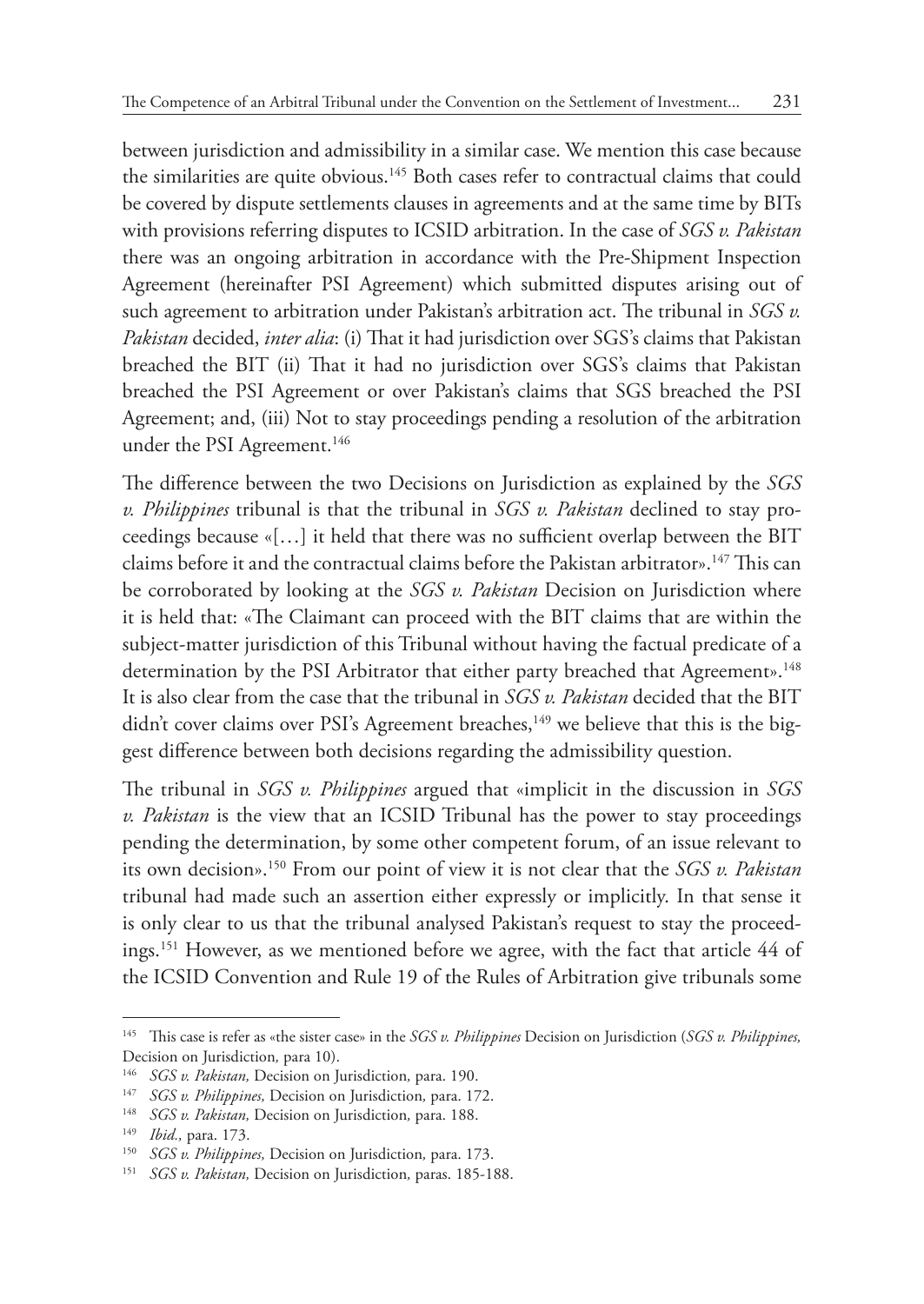discretion in order to stay proceedings. Discretion that was clearly used in *SGS v. Philippines* and not used in *SGS v. Pakistan*. This discretion has to be applied on a case-by-case basis.

The fact that each case is unique and that ICSID decisions do not constitute obligatory precedents makes determining questions of admissibility a difficult task. However, for «a tribunal to decide an issue without demonstrating awareness of other cases that deal with the same or cognate issues would be highly unusual».152 In that sense, *SGS v. Philippines* can be considered an important benchmark in order to establish the distinction between jurisdiction and admissibility.

# **6. Conclusions**

- 1. An ICSID tribunal has the power to determine the jurisdiction of the Centre and its own competence in a particular dispute. This power is expressly provided by article 41 of the ICSID Convention. In that regard, we can say that it is a usual practice in institutional arbitration to provide a tribunal with the competence to decide upon its own competence in express terms.
- 2. The most important consequences of this provision are the following: (i) The fact that it prevents a unilateral denial of the Centre's jurisdiction or the tribunal's competence by one of the parties to the proceedings; (ii) The constituted tribunal proceedings are valid even if they found that the consent to arbitration is defective; and, (iii) The fact that a decision can be annulled doesn't invalidate the constitution of the tribunal. This leads us to the conclusion that ICSID tribunals have an independent legal basis provided by article 41 of the ICSID Convention.
- 3. We would like to stress here one of the most important features of ICSID arbitration regarding jurisdiction and that is the fact that an ICSID tribunal decision on jurisdiction shall be binding on the parties and the only remedies available are those specified in the Washington Convention. There is no room here to the application to local courts or any other fora.
- 4. Article 25 of the ICSID Convention establishes the requirements a dispute has to have for ICSID arbitration. Those requirements are: (i) The parties must have consent expressed in writing to submit the dispute to the Centre; (ii) The dispute must be between a contracting State (or one of its subdivisions or agencies designated to the Centre by that State) and a national of another contracting

<sup>152</sup> Escobar, Alejandro, *op. cit*., p. 2.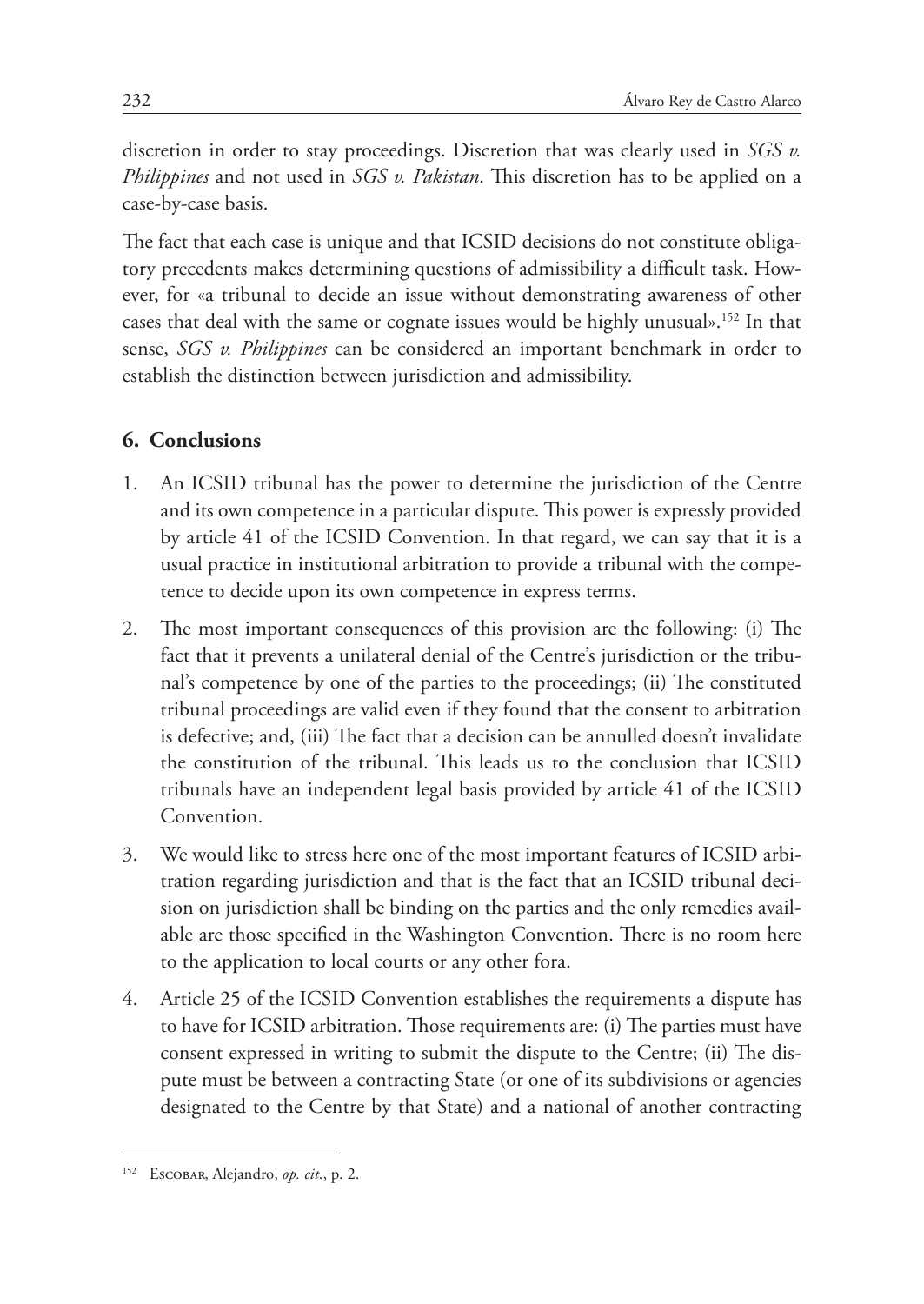State; (iii) It must be a legal dispute; and, (iv) It must arise directly out of an investment. We are going to describe briefly the conclusions reached for those requirements:

For a dispute to be within the jurisdiction of the Centre, written consent given by both parties —host State and investor— is required. It is not sufficient that the host State and the investor's State of nationality have ratified the Convention. Written consent to ICSID arbitration can be given in the following ways: a) By a direct agreement between the host State and the investor (e.g. legal stabilization agreement); b) By a provision in the host State´s legislation which is accepted by the foreign investor; and, c) By an offer made by the host State in a treaty —including multilateral investment treaties and BITs. It has to be regarded that States can frame their consent to arbitrate and this has an impact on the jurisdiction of the Centre in every particular case.

Contracting States are those that have complied with the requirements of article 68 of the ICSID Convention. These States can designate constituent subdivisions and agencies. Constituent subdivisions refer to territorial entities and agencies to entities of a non-territorial nature. The fact that an investor has a dispute with one of this constituent subdivisions or agencies doesn't enable him to present a request for arbitration against the State's central authorities, this is a matter for his discretion and he would normally deal with it according to its convenience. This is based on the international law principle of State unity and indivisibility and norms regarding State responsibility.

The national of the other contracting State —the other party in the dispute has to be a private investor to the exclusion of State owned investments; and can either be a natural or a juridical person.

Although the Convention doesn't provide us with a definition of «legal dispute» we can refer to the sources of international law. Judicial decisions such as those of the Permanent Court of International Justice in *Mavrommatis* or by the International Court of Justice in *South West Africa* and *Case Concerning East Timor* or in their advisory opinion in *Interpretation of Peace Treaties with Bulgaria, Hungary and Romania* shed ICSID tribunals with some light in order to approach the term.

We have to bear in mind at this point that the job of an ICSID tribunal isn't to deal with purely theoretical questions and that the Convention refers to legal claims to the exclusion of purely moral, political or commercial claims.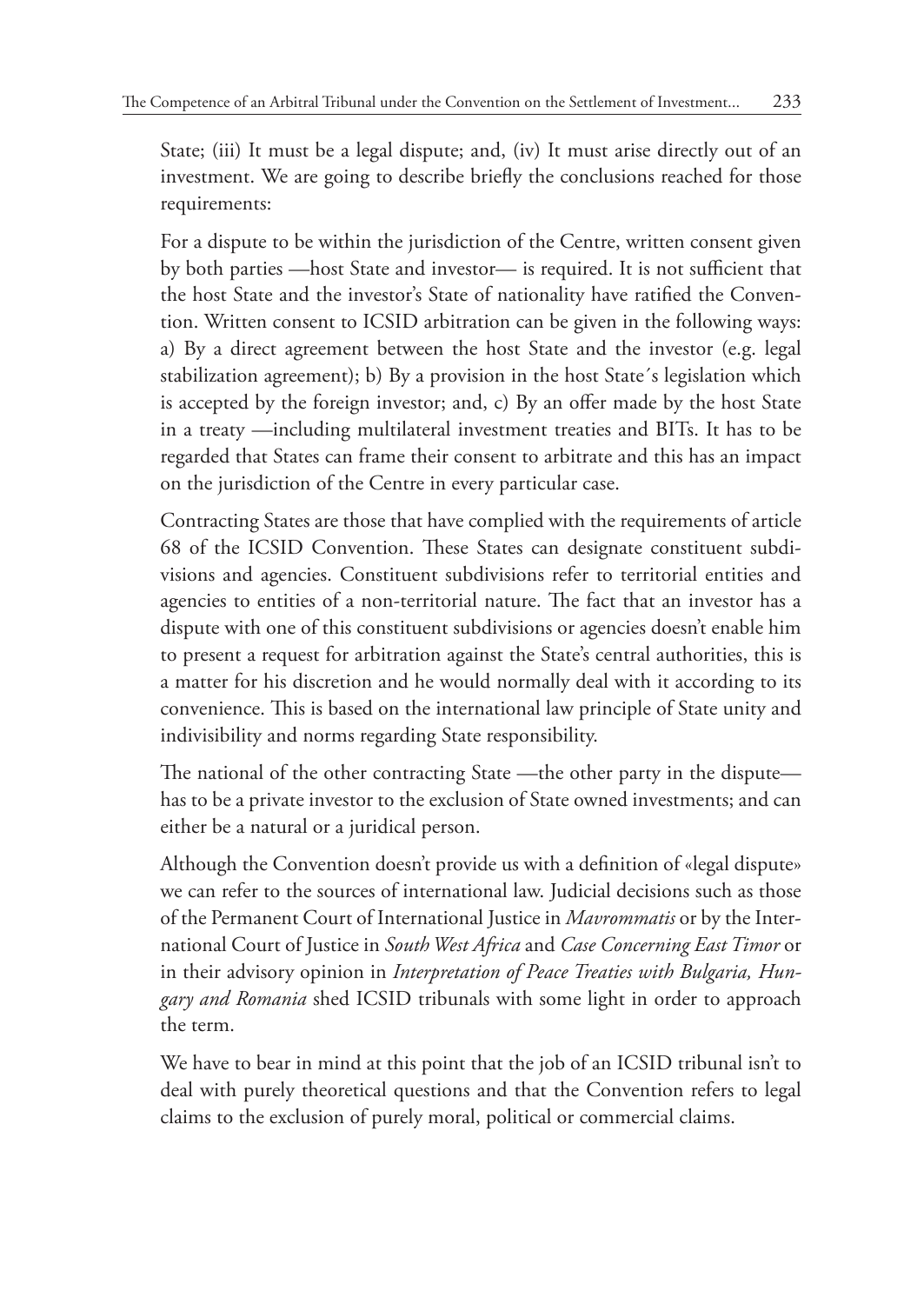As in the case of the term «legal dispute» there is an absence in the ICSID Convention for the definition of the term «investment» which gives the parties plenty of discretion in order to decide what «investment» means in a particular context.

In accordance with article 25 (4) of the Convention contracting States can limit the jurisdiction of the Centre, when they act as host countries, by excluding disputes referred to certain kind of investments or by referring to its jurisdiction only disputes linked to investments conducted in a certain way (e.g. according to the law of the host State).

- 5. BITs are a major source of State consent for ICSID arbitration. BITs that provide direct State consent for ICSID arbitration constitute an offer by the host State to submit investment disputes to ICSID arbitration. This offer can be accepted by investors (e.g. by presenting a request for arbitration).
- 6. This consent is framed by the provisions of each particular bilateral instrument, namely the submission of a dispute to an ICSID arbitration has to be done according to the terms of the BIT. Provisions incorporated in BITs such as «fork in the road» provisions, amicable settlement provisions, provisions that define the term «investment» and *ratione temporis* provisions frame the scope of States' consent to ICSID arbitration.
- 7. In some cases like in the «fork in the road» provisions there are policy concerns behind them —in order to avoid inconsistent judgments by domestic courts and international tribunals. In other cases BITs establish negotiation proceedings— using amicable settlement provisions – that must be followed in order to get the States' consent for ICSID arbitration. Amicable settlement provisions can sometimes be override by «MFN» clauses.
- 8. The inclusion of a definition of the term «investment» in BITs not only shapes States' consent regarding which type of investment disputes can be submitted to ICSID arbitration but also characterizes the term. This is very important if we keep in mind that the ICSID Convention doesn't provide us with a definition. Provisions in BITs that only consider investments made in compliance with the laws and regulations of the host State have a sound policy foundation.
- 9. States' consent to ICSID arbitration can also be limited by temporal means with the use of *ratione temporis* provisions. This kind of provisions lead ICSID tribunals to analyse the time the bilateral instrument entered in to force *vis-à-vis* the time the investment was made or the time the dispute arises.